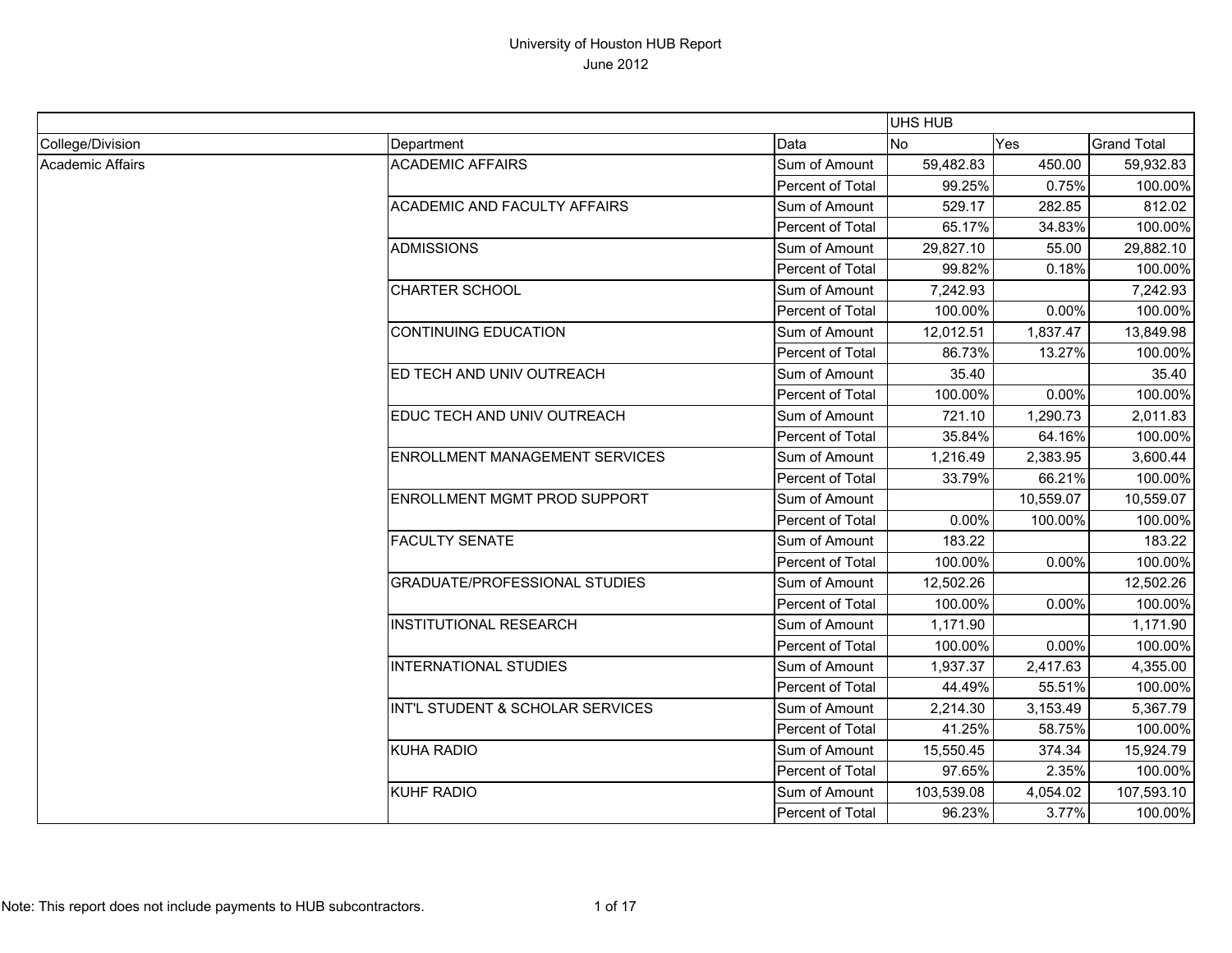|                                   |                                       |                         | UHS HUB    |           |                    |
|-----------------------------------|---------------------------------------|-------------------------|------------|-----------|--------------------|
| College/Division                  | Department                            | Data                    | <b>No</b>  | Yes       | <b>Grand Total</b> |
| Academic Affairs                  | LEARNING & ASSESSMENT SERVICES        | Sum of Amount           | 10,577.33  | 3,036.34  | 13,613.67          |
|                                   |                                       | Percent of Total        | 77.70%     | 22.30%    | 100.00%            |
|                                   | LEARNING AND ASSESSMENT SVCS          | Sum of Amount           | 60.00      |           | 60.00              |
|                                   |                                       | Percent of Total        | 100.00%    | 0.00%     | 100.00%            |
|                                   | LEARNING SUPPORT SERVICES             | Sum of Amount           | 499.15     |           | 499.15             |
|                                   |                                       | Percent of Total        | 100.00%    | 0.00%     | 100.00%            |
|                                   | ONLINE FUNCTIONAL SUPPORT             | Sum of Amount           |            | 1,843.67  | 1,843.67           |
|                                   |                                       | Percent of Total        | 0.00%      | 100.00%   | 100.00%            |
|                                   | <b>REGISTRATION AND ACADEMIC RECO</b> | Sum of Amount           | 12,151.47  | 832.40    | 12,983.87          |
|                                   |                                       | Percent of Total        | 93.59%     | 6.41%     | 100.00%            |
|                                   | <b>SCHOLARSHIPS AND FINANCIAL AID</b> | Sum of Amount           | 4,036.82   | 2,349.06  | 6,385.88           |
|                                   |                                       | Percent of Total        | 63.21%     | 36.79%    | 100.00%            |
|                                   | TV PUBLIC BROADCASTING                | Sum of Amount           | 51,807.09  | 1,614.68  | 53,421.77          |
|                                   |                                       | Percent of Total        | 96.98%     | 3.02%     | 100.00%            |
|                                   | UH OFF-CAMPUS SUPPORT                 | Sum of Amount           | 19,480.18  | 138.09    | 19,618.27          |
|                                   |                                       | Percent of Total        | 99.30%     | 0.70%     | 100.00%            |
|                                   | UH WELCOME CENTER                     | Sum of Amount           | 1,616.45   |           | 1,616.45           |
|                                   |                                       | Percent of Total        | 100.00%    | 0.00%     | 100.00%            |
|                                   | UNDERGRADUATE SCHOLARS                | Sum of Amount           | 2,547.02   | 2,620.60  | 5,167.62           |
|                                   |                                       | Percent of Total        | 49.29%     | 50.71%    | 100.00%            |
|                                   | UNDERGRADUATE STUDIES                 | Sum of Amount           | 305.35     | 92.24     | 397.59             |
|                                   |                                       | Percent of Total        | 76.80%     | 23.20%    | 100.00%            |
|                                   | <b>URBAN EXPERIENCE VPSA</b>          | Sum of Amount           |            | 1,597.29  | 1,597.29           |
|                                   |                                       | Percent of Total        | 0.00%      | 100.00%   | 100.00%            |
|                                   | <b>VETERAN SERVICES</b>               | Sum of Amount           | 1,219.59   |           | 1,219.59           |
|                                   |                                       | Percent of Total        | 100.00%    | 0.00%     | 100.00%            |
| Academic Affairs Sum of Amount    |                                       |                         | 352,466.56 | 40,982.92 | 393,449.48         |
| Academic Affairs Percent of Total |                                       |                         | 89.58%     | 10.42%    | 100.00%            |
| Administration and Finance        | <b>ADMINISTRATION &amp; FINANCE</b>   | Sum of Amount           | 5,332.38   | 3,746.30  | 9,078.68           |
|                                   |                                       | Percent of Total        | 58.74%     | 41.26%    | 100.00%            |
|                                   | <b>AUXILIARY SERVICES OPERATIONS</b>  | Sum of Amount           | 4,233.41   | 1,379.41  | 5,612.82           |
|                                   |                                       | <b>Percent of Total</b> | 75.42%     | 24.58%    | 100.00%            |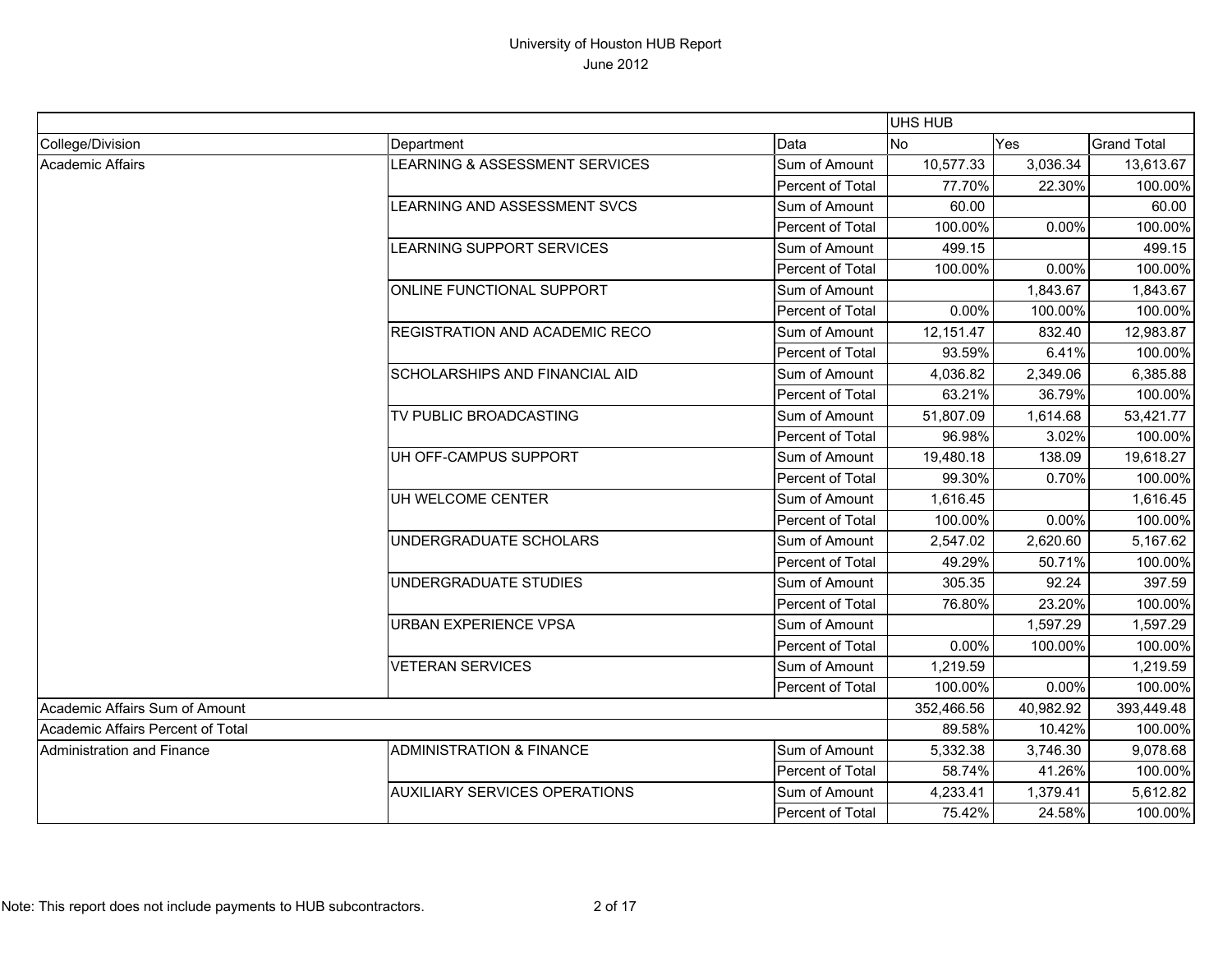|                            |                                               |                         | UHS HUB      |            |                    |
|----------------------------|-----------------------------------------------|-------------------------|--------------|------------|--------------------|
| College/Division           | Department                                    | Data                    | <b>No</b>    | Yes        | <b>Grand Total</b> |
| Administration and Finance | <b>BUDGET</b>                                 | Sum of Amount           | 256.26       |            | 256.26             |
|                            |                                               | Percent of Total        | 100.00%      | 0.00%      | 100.00%            |
|                            | <b>BUSINESS SERVICES</b>                      | Sum of Amount           | 45.98        | 99.76      | 145.74             |
|                            |                                               | Percent of Total        | 31.55%       | 68.45%     | 100.00%            |
|                            | <b>BUSINESS SERVICES OPERATIONS</b>           | Sum of Amount           | 460.55       |            | 460.55             |
|                            |                                               | Percent of Total        | 100.00%      | 0.00%      | 100.00%            |
|                            | <b>CENTRAL FACILITY SERVICES</b>              | Sum of Amount           | 68,786.74    | 449.97     | 69,236.71          |
|                            |                                               | <b>Percent of Total</b> | 99.35%       | 0.65%      | 100.00%            |
|                            | <b>CULLEN PERFORMANCE HALL</b>                | Sum of Amount           | 14,992.45    | 709.00     | 15,701.45          |
|                            |                                               | Percent of Total        | 95.48%       | 4.52%      | 100.00%            |
|                            | <b>ENTERPRISE SYSTEMS</b>                     | Sum of Amount           | 717,477.37   | 286,043.37 | 1,003,520.74       |
|                            |                                               | Percent of Total        | 71.50%       | 28.50%     | 100.00%            |
|                            | ENVIRONMENTAL HEALTH RISK MGMT                | Sum of Amount           | 11,858.36    | 1,036.19   | 12,894.55          |
|                            |                                               | Percent of Total        | 91.96%       | 8.04%      | 100.00%            |
|                            | <b>FACILITIES MANAGEMENT</b>                  | Sum of Amount           | 69,638.97    | 2,087.02   | 71,725.99          |
|                            |                                               | Percent of Total        | 97.09%       | 2.91%      | 100.00%            |
|                            | <b>FACILITIES OPERATION &amp; MAINT</b>       | Sum of Amount           | 43,586.50    | 9,819.06   | 53,405.56          |
|                            |                                               | Percent of Total        | 81.61%       | 18.39%     | 100.00%            |
|                            | <b>FACILITIES PLANNING &amp; CONSTRUCTION</b> | Sum of Amount           | 8,527,897.05 | 193,179.65 | 8,721,076.70       |
|                            |                                               | Percent of Total        | 97.78%       | 2.22%      | 100.00%            |
|                            | FINANCE-A&F                                   | Sum of Amount           | 3,922.38     | 151.15     | 4,073.53           |
|                            |                                               | Percent of Total        | 96.29%       | 3.71%      | 100.00%            |
|                            | HIGH PERFORMANCE COMPUTING & NETWORKS         | Sum of Amount           | 11,966.55    |            | 11,966.55          |
|                            |                                               | Percent of Total        | 100.00%      | 0.00%      | 100.00%            |
|                            | <b>HUMAN RESOURCES</b>                        | Sum of Amount           | 1,622.93     | 58,060.91  | 59,683.84          |
|                            |                                               | Percent of Total        | 2.72%        | 97.28%     | 100.00%            |
|                            | <b>INST - BUSINESS SERVICES</b>               | Sum of Amount           | 1,469.17     |            | 1,469.17           |
|                            |                                               | Percent of Total        | 100.00%      | 0.00%      | 100.00%            |
|                            | MINOR AND PLANNED PROJECTS                    | Sum of Amount           | 1,798,667.01 | 76,036.78  | 1,874,703.79       |
|                            |                                               | Percent of Total        | 95.94%       | 4.06%      | 100.00%            |
|                            | NORTH ZONE CUSTODIAL                          | Sum of Amount           |              | 15,959.47  | 15,959.47          |
|                            |                                               | Percent of Total        | 0.00%        | 100.00%    | 100.00%            |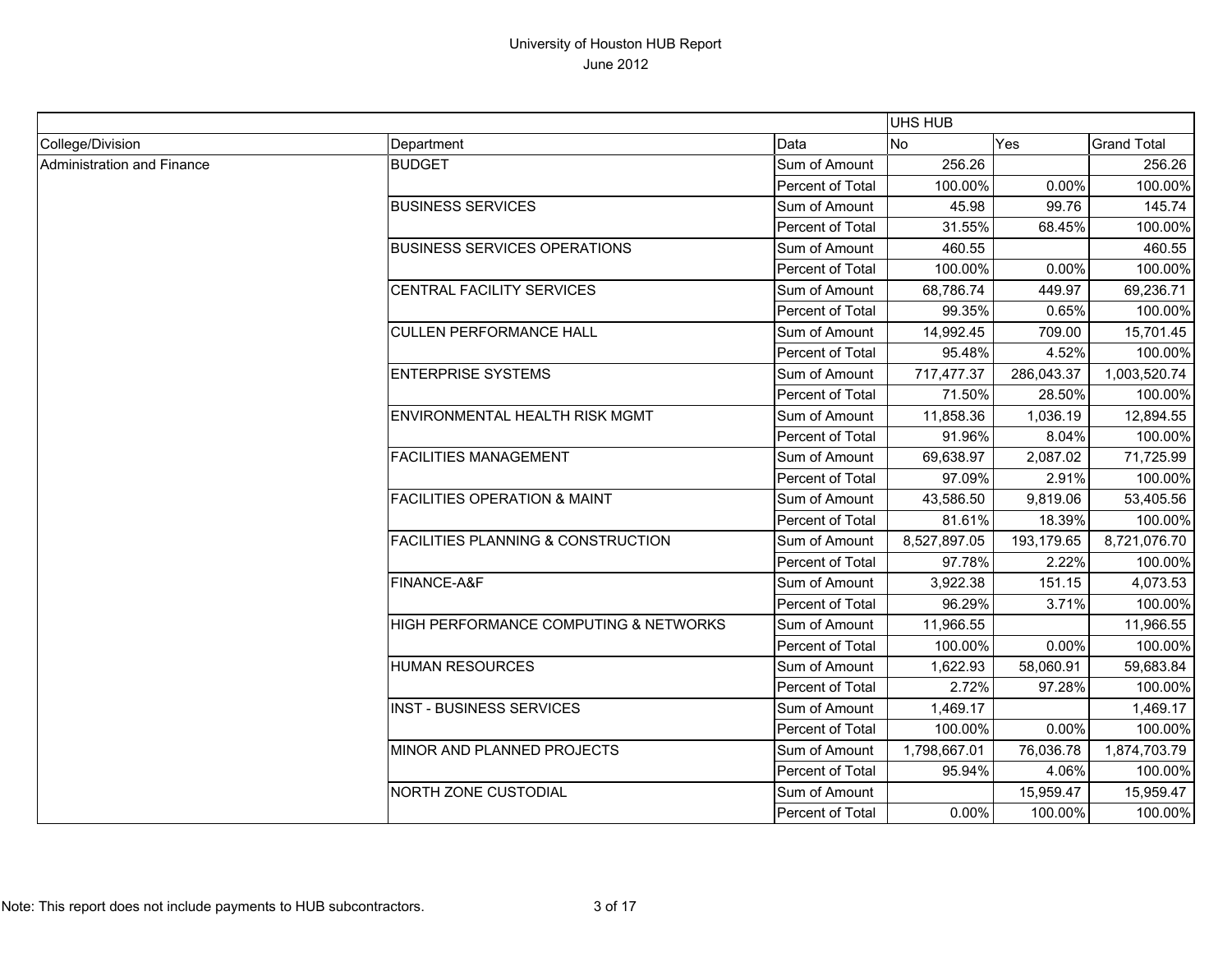|                            |                                          |                  | <b>UHS HUB</b> |           |                    |
|----------------------------|------------------------------------------|------------------|----------------|-----------|--------------------|
| College/Division           | Department                               | Data             | No             | Yes       | <b>Grand Total</b> |
| Administration and Finance | ONE CARD PROGRAM                         | Sum of Amount    | 4,620.35       |           | 4,620.35           |
|                            |                                          | Percent of Total | 100.00%        | 0.00%     | 100.00%            |
|                            | PARKING & TRANSPORTATION OPERATIONS      | Sum of Amount    | 142,863.11     | 682.29    | 143,545.40         |
|                            |                                          | Percent of Total | 99.52%         | 0.48%     | 100.00%            |
|                            | PHY PLANT-AUTOMOTIVE                     | Sum of Amount    | 10,950.48      | 5,398.77  | 16,349.25          |
|                            |                                          | Percent of Total | 66.98%         | 33.02%    | 100.00%            |
|                            | PHY PLANT-GROUNDS MAINT                  | Sum of Amount    | 4,052.15       |           | 4,052.15           |
|                            |                                          | Percent of Total | 100.00%        | $0.00\%$  | 100.00%            |
|                            | PHY PLANT-SOLID WASTE                    | Sum of Amount    | 11,985.85      |           | 11,985.85          |
|                            |                                          | Percent of Total | 100.00%        | 0.00%     | 100.00%            |
|                            | <b>PHYSICAL PLANT</b>                    | Sum of Amount    | 67.808.95      | 95,173.04 | 162,981.99         |
|                            |                                          | Percent of Total | 41.61%         | 58.39%    | 100.00%            |
|                            | <b>POLICE</b>                            | Sum of Amount    | 46,722.13      | 14,074.62 | 60,796.75          |
|                            |                                          | Percent of Total | 76.85%         | 23.15%    | 100.00%            |
|                            | POSTAL SERVICES OPERATIONS               | Sum of Amount    | 7,434.51       | 100.00    | 7,534.51           |
|                            |                                          | Percent of Total | 98.67%         | 1.33%     | 100.00%            |
|                            | PRINTING OPERATIONS                      | Sum of Amount    | 14,800.22      | 653.96    | 15,454.18          |
|                            |                                          | Percent of Total | 95.77%         | 4.23%     | 100.00%            |
|                            | PURCHASED UTILITIES                      | Sum of Amount    | 412.00         |           | 412.00             |
|                            |                                          | Percent of Total | 100.00%        | 0.00%     | 100.00%            |
|                            | <b>RISK MANAGEMENT</b>                   | Sum of Amount    |                | 51.30     | 51.30              |
|                            |                                          | Percent of Total | $0.00\%$       | 100.00%   | 100.00%            |
|                            | <b>SKILLED TRADES</b>                    | Sum of Amount    | 5,258.69       | 3,575.18  | 8,833.87           |
|                            |                                          | Percent of Total | 59.53%         | 40.47%    | 100.00%            |
|                            | <b>STUDENT FINANCIAL SERVICES</b>        | Sum of Amount    | 26,626.83      | 989.34    | 27,616.17          |
|                            |                                          | Percent of Total | 96.42%         | 3.58%     | 100.00%            |
|                            | <b>TECHNOLOGY SERVICES &amp; SUPPORT</b> | Sum of Amount    | 146,332.59     | 70,992.59 | 217,325.18         |
|                            |                                          | Percent of Total | 67.33%         | 32.67%    | 100.00%            |
|                            | <b>UIT SECURITY</b>                      | Sum of Amount    | 33,993.12      | 1,902.95  | 35,896.07          |
|                            |                                          | Percent of Total | 94.70%         | 5.30%     | 100.00%            |
|                            | UNIV PROPERTY SERVICES OPERATIONS        | Sum of Amount    | 199,738.00     |           | 199,738.00         |
|                            |                                          | Percent of Total | 100.00%        | 0.00%     | 100.00%            |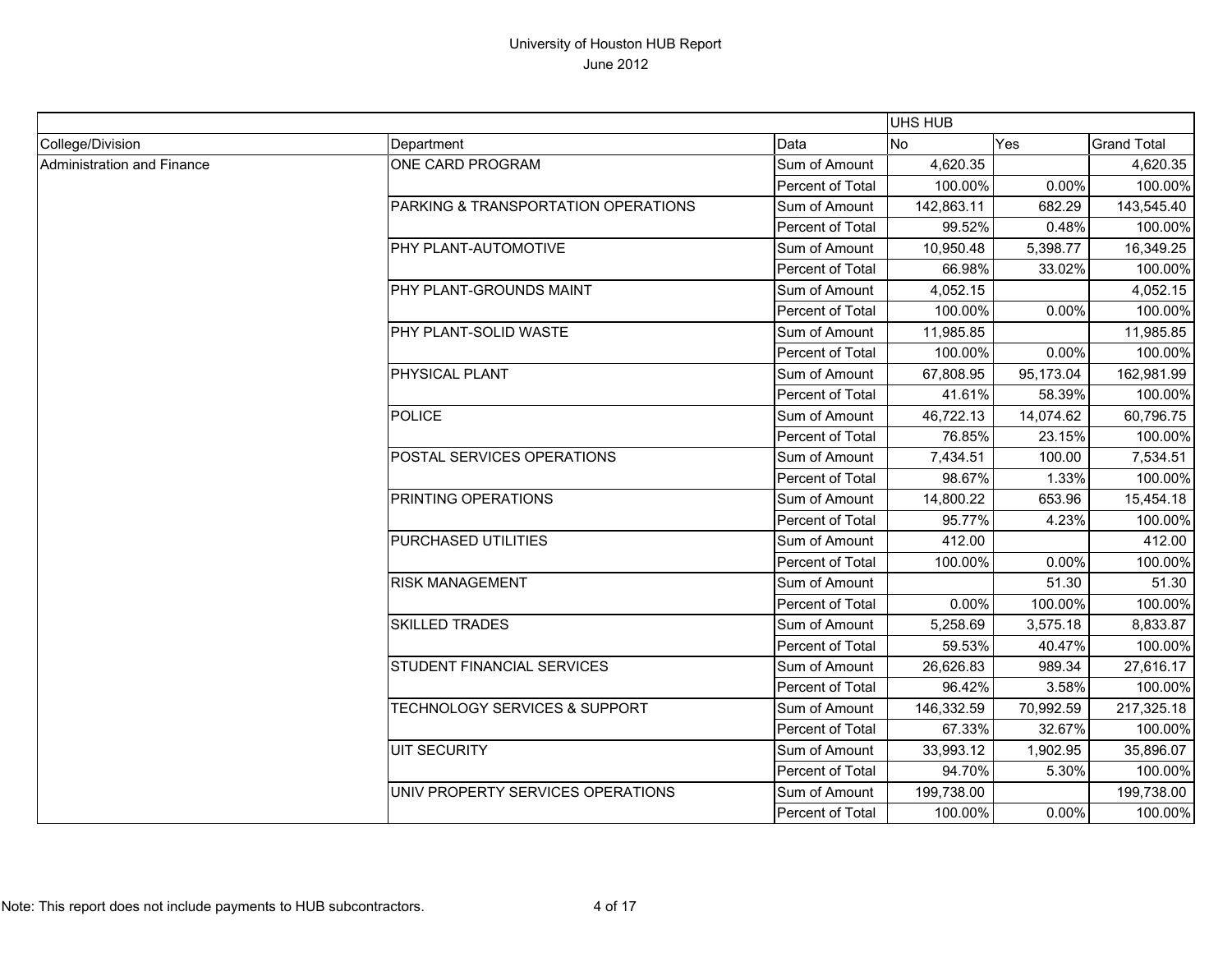|                                             |                                   |                  | UHS HUB       |            |                    |
|---------------------------------------------|-----------------------------------|------------------|---------------|------------|--------------------|
| College/Division                            | Department                        | Data             | <b>No</b>     | Yes        | <b>Grand Total</b> |
| Administration and Finance                  | UNIVERSITY INFORMATION TECHNOLOGY | Sum of Amount    | 5,691.21      | 1,134.43   | 6,825.64           |
|                                             |                                   | Percent of Total | 83.38%        | 16.62%     | 100.00%            |
| Administration and Finance Sum of Amount    |                                   |                  | 12,011,504.25 | 843,486.51 | 12,854,990.76      |
| Administration and Finance Percent of Total |                                   |                  | 93.44%        | 6.56%      | 100.00%            |
| Architecture                                | <b>ARCHITECTURE</b>               | Sum of Amount    |               | 2,828.00   | 2,828.00           |
|                                             |                                   | Percent of Total | 0.00%         | 100.00%    | 100.00%            |
|                                             | <b>DEAN, ARCHITECTURE</b>         | Sum of Amount    | 21,676.58     | 34,791.29  | 56,467.87          |
|                                             |                                   | Percent of Total | 38.39%        | 61.61%     | 100.00%            |
| Architecture Sum of Amount                  |                                   |                  | 21,676.58     | 37,619.29  | 59,295.87          |
| Architecture Percent of Total               |                                   |                  | 36.56%        | 63.44%     | 100.00%            |
| <b>Athletics</b>                            | <b>BASEBALL</b>                   | Sum of Amount    | 1,575.00      | 5,314.10   | 6,889.10           |
|                                             |                                   | Percent of Total | 22.86%        | 77.14%     | 100.00%            |
|                                             | <b>FOOTBALL</b>                   | Sum of Amount    | 972.06        |            | 972.06             |
|                                             |                                   | Percent of Total | 100.00%       | 0.00%      | 100.00%            |
|                                             | <b>INTERCOLLEGIATE ATHLETICS</b>  | Sum of Amount    | 252,252.46    | 33,875.26  | 286,127.72         |
|                                             |                                   | Percent of Total | 88.16%        | 11.84%     | 100.00%            |
|                                             | <b>MEN'S BASKETBALL</b>           | Sum of Amount    | 51.81         |            | 51.81              |
|                                             |                                   | Percent of Total | 100.00%       | 0.00%      | 100.00%            |
|                                             | <b>MEN'S GOLF</b>                 | Sum of Amount    | 455.92        |            | 455.92             |
|                                             |                                   | Percent of Total | 100.00%       | 0.00%      | 100.00%            |
|                                             | <b>MEN'S TRACK AND FIELD</b>      | Sum of Amount    | 1,259.90      |            | 1,259.90           |
|                                             |                                   | Percent of Total | 100.00%       | 0.00%      | 100.00%            |
|                                             | <b>WOMEN'S BASKETBALL</b>         | Sum of Amount    | 3,492.61      |            | 3,492.61           |
|                                             |                                   | Percent of Total | 100.00%       | 0.00%      | 100.00%            |
|                                             | <b>WOMEN'S SOCCER</b>             | Sum of Amount    | 144.24        |            | 144.24             |
|                                             |                                   | Percent of Total | 100.00%       | 0.00%      | 100.00%            |
|                                             | <b>WOMEN'S SOFTBALL</b>           | Sum of Amount    | 4,788.37      | 2,729.26   | 7,517.63           |
|                                             |                                   | Percent of Total | 63.70%        | 36.30%     | 100.00%            |
|                                             | WOMEN'S SWIMMING & DIVING         | Sum of Amount    | 421.50        |            | 421.50             |
|                                             |                                   | Percent of Total | 100.00%       | 0.00%      | 100.00%            |
|                                             | <b>WOMEN'S TENNIS</b>             | Sum of Amount    | 469.16        |            | 469.16             |
|                                             |                                   | Percent of Total | 100.00%       | 0.00%      | 100.00%            |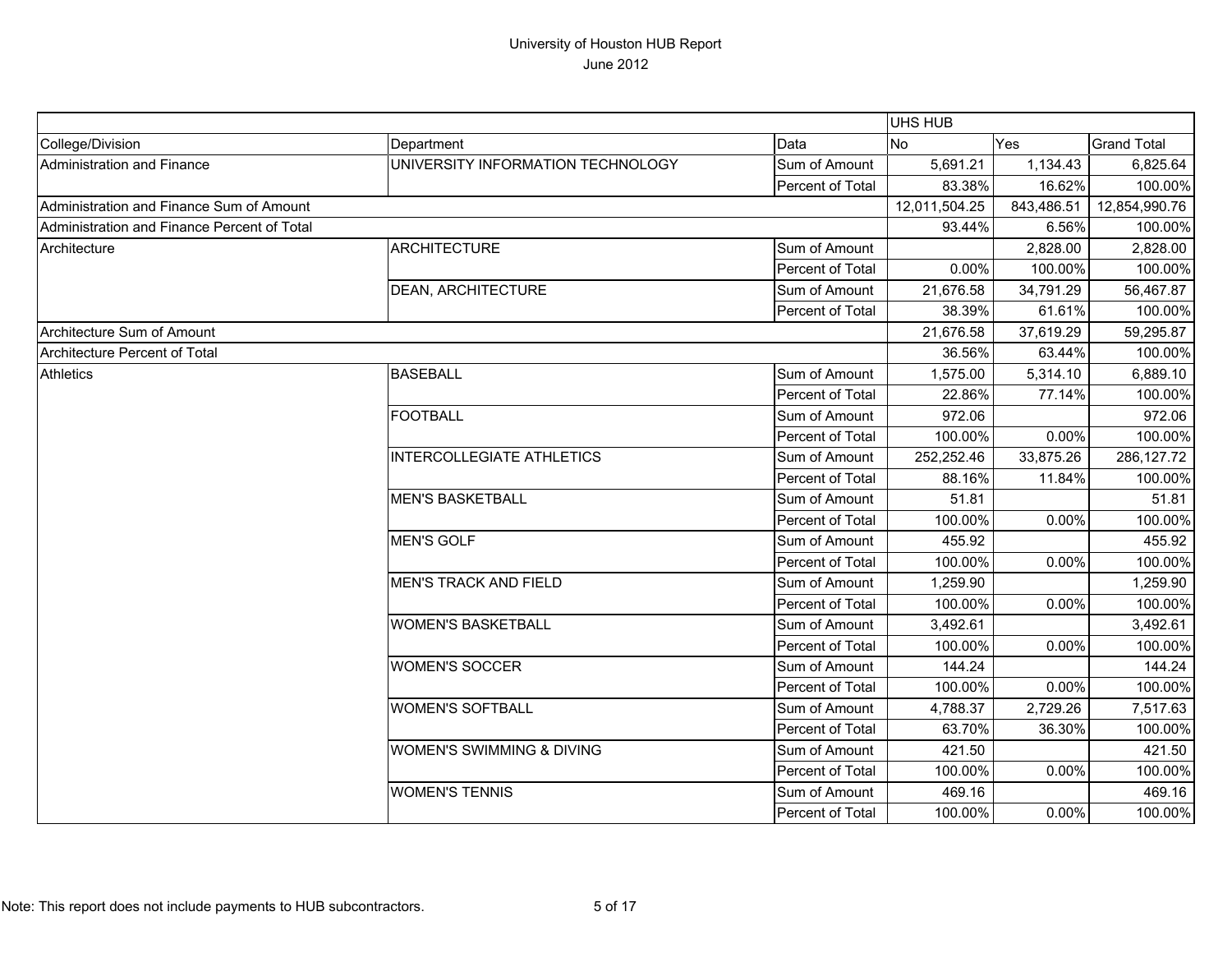|                                   |                                       |                  | UHS HUB    |           |                    |
|-----------------------------------|---------------------------------------|------------------|------------|-----------|--------------------|
| College/Division                  | Department                            | Data             | <b>No</b>  | Yes       | <b>Grand Total</b> |
| <b>Athletics</b>                  | <b>WOMEN'S TRACK AND FIELD</b>        | Sum of Amount    | 1,241.47   |           | 1,241.47           |
|                                   |                                       | Percent of Total | 100.00%    | 0.00%     | 100.00%            |
|                                   | <b>WOMEN'S VOLLEYBALL</b>             | Sum of Amount    | 18.49      |           | 18.49              |
|                                   |                                       | Percent of Total | 100.00%    | 0.00%     | 100.00%            |
| Athletics Sum of Amount           |                                       |                  | 267,142.99 | 41,918.62 | 309,061.61         |
| <b>Athletics Percent of Total</b> |                                       |                  | 86.44%     | 13.56%    | 100.00%            |
| <b>Business Administration</b>    | ACCOUNTANCY AND TAXATION              | Sum of Amount    | 958.86     | 478.27    | 1,437.13           |
|                                   |                                       | Percent of Total | 66.72%     | 33.28%    | 100.00%            |
|                                   | ACCOUNTING CERTIFICATE PROGRAM        | Sum of Amount    |            | 45.48     | 45.48              |
|                                   |                                       | Percent of Total | 0.00%      | 100.00%   | 100.00%            |
|                                   | <b>BAUER CAREER SERVICES CTR</b>      | Sum of Amount    | 5,446.79   |           | 5,446.79           |
|                                   |                                       | Percent of Total | 100.00%    | 0.00%     | 100.00%            |
|                                   | <b>BAUER CLASS GLOBALIZATION CRS</b>  | Sum of Amount    | 60,098.00  |           | 60,098.00          |
|                                   |                                       | Percent of Total | 100.00%    | 0.00%     | 100.00%            |
|                                   | <b>BAUER COMMUNICATIONS</b>           | Sum of Amount    | 5,230.66   | 777.02    | 6,007.68           |
|                                   |                                       | Percent of Total | 87.07%     | 12.93%    | 100.00%            |
|                                   | <b>BAUER DIVISION OF TECHNOLOGY</b>   | Sum of Amount    | 7,640.82   | 3.09      | 7,643.91           |
|                                   |                                       | Percent of Total | 99.96%     | 0.04%     | 100.00%            |
|                                   | <b>BAUER EXTERNAL RELATIONS DEPT</b>  | Sum of Amount    |            | 330.69    | 330.69             |
|                                   |                                       | Percent of Total | 0.00%      | 100.00%   | 100.00%            |
|                                   | CTR FOR EXECUTIVE DEVELOPMENT         | Sum of Amount    | 6,242.68   |           | 6,242.68           |
|                                   |                                       | Percent of Total | 100.00%    | 0.00%     | 100.00%            |
|                                   | DEAN'S OFFICE, BAUER COLLEGE          | Sum of Amount    | 70,437.63  | 81,782.49 | 152,220.12         |
|                                   |                                       | Percent of Total | 46.27%     | 53.73%    | 100.00%            |
|                                   | <b>DECISION AND INFORMATION SCIEN</b> | Sum of Amount    | 3,837.11   | 607.11    | 4,444.22           |
|                                   |                                       | Percent of Total | 86.34%     | 13.66%    | 100.00%            |
|                                   | <b>EXECUTIVE DEGREE PROGRAMS</b>      | Sum of Amount    | 23,289.99  | 611.21    | 23,901.20          |
|                                   |                                       | Percent of Total | 97.44%     | 2.56%     | 100.00%            |
|                                   | FINANCE-BAUER COLLEGE                 | Sum of Amount    | 1,366.00   | 697.69    | 2,063.69           |
|                                   |                                       | Percent of Total | 66.19%     | 33.81%    | 100.00%            |
|                                   | MANAGEMENT-BAUER COLLEGE              | Sum of Amount    | 181.87     | 411.34    | 593.21             |
|                                   |                                       | Percent of Total | 30.66%     | 69.34%    | 100.00%            |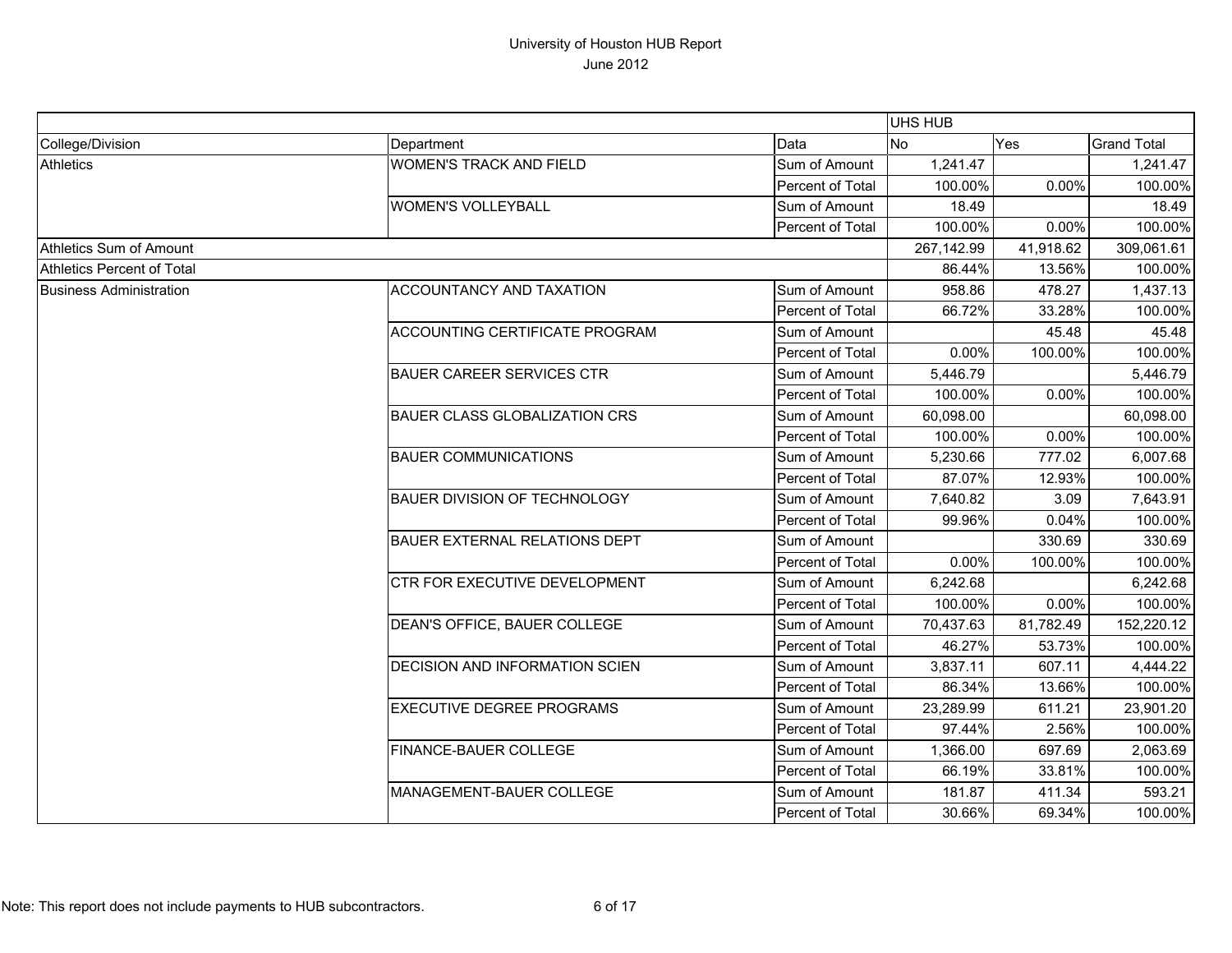|                                          |                                    |                  | <b>UHS HUB</b> |           |                    |
|------------------------------------------|------------------------------------|------------------|----------------|-----------|--------------------|
| College/Division                         | Department                         | Data             | <b>No</b>      | Yes       | <b>Grand Total</b> |
| <b>Business Administration</b>           | MARKETING-BAUER COLLEGE            | Sum of Amount    | 207.95         | 312.25    | 520.20             |
|                                          |                                    | Percent of Total | 39.98%         | 60.02%    | 100.00%            |
|                                          | <b>MBA STUDENT SERVICES CENTER</b> | Sum of Amount    | 1,706.78       | 789.14    | 2,495.92           |
|                                          |                                    | Percent of Total | 68.38%         | 31.62%    | 100.00%            |
|                                          | <b>SALES EXCELLENCE INSTITUTE</b>  | Sum of Amount    | 1,657.81       | 40.32     | 1,698.13           |
|                                          |                                    | Percent of Total | 97.63%         | 2.37%     | 100.00%            |
|                                          | SMALL BUSINESS DEV CENTER          | Sum of Amount    | 34,070.48      | 6,539.92  | 40,610.40          |
|                                          |                                    | Percent of Total | 83.90%         | 16.10%    | 100.00%            |
|                                          | UNDERGRAD BUSINESS PROG            | Sum of Amount    | 6,525.79       | 1,012.73  | 7,538.52           |
|                                          |                                    | Percent of Total | 86.57%         | 13.43%    | 100.00%            |
|                                          | WOLFF CTR FOR ENTREPRENEURSHIP     | Sum of Amount    | 248.00         |           | 248.00             |
|                                          |                                    | Percent of Total | 100.00%        | 0.00%     | 100.00%            |
| Business Administration Sum of Amount    |                                    |                  | 229,147.22     | 94,438.75 | 323,585.97         |
| Business Administration Percent of Total |                                    |                  | 70.81%         | 29.19%    | 100.00%            |
| Chancellor/President                     | CENTER FOR STUDENTS W/DISABILITIES | Sum of Amount    | 8,838.81       |           | 8,838.81           |
|                                          |                                    | Percent of Total | 100.00%        | 0.00%     | 100.00%            |
|                                          | OFFICE EQUAL OPPORTUNITY SRVS      | Sum of Amount    | 257.83         |           | 257.83             |
|                                          |                                    | Percent of Total | 100.00%        | 0.00%     | 100.00%            |
|                                          | OFFICE OF SPECIAL EVENTS           | Sum of Amount    | 40,123.52      | 5,038.35  | 45,161.87          |
|                                          |                                    | Percent of Total | 88.84%         | 11.16%    | 100.00%            |
|                                          | <b>PRESIDENT</b>                   | Sum of Amount    | 5,057.75       | 261.95    | 5,319.70           |
|                                          |                                    | Percent of Total | 95.08%         | 4.92%     | 100.00%            |
| Chancellor/President Sum of Amount       |                                    |                  | 54,277.91      | 5,300.30  | 59,578.21          |
| Chancellor/President Percent of Total    |                                    |                  | 91.10%         | 8.90%     | 100.00%            |
| Education                                | <b>ASIAN AMERICAN STUDIES</b>      | Sum of Amount    | 15,101.83      | 137.50    | 15,239.33          |
|                                          |                                    | Percent of Total | 99.10%         | 0.90%     | 100.00%            |
|                                          | CENTER FOR INFO TECH IN EDUCATION  | Sum of Amount    | 75,752.72      | 4,484.15  | 80,236.87          |
|                                          |                                    | Percent of Total | 94.41%         | 5.59%     | 100.00%            |
|                                          | CONSISTENCY MGMT & COOP DISCIP     | Sum of Amount    | 1,281.14       | 94.97     | 1,376.11           |
|                                          |                                    | Percent of Total | 93.10%         | 6.90%     | 100.00%            |
|                                          | <b>CURRICULUM AND INSTRUCTION</b>  | Sum of Amount    | 48,281.63      | 1,279.24  | 49,560.87          |
|                                          |                                    | Percent of Total | 97.42%         | 2.58%     | 100.00%            |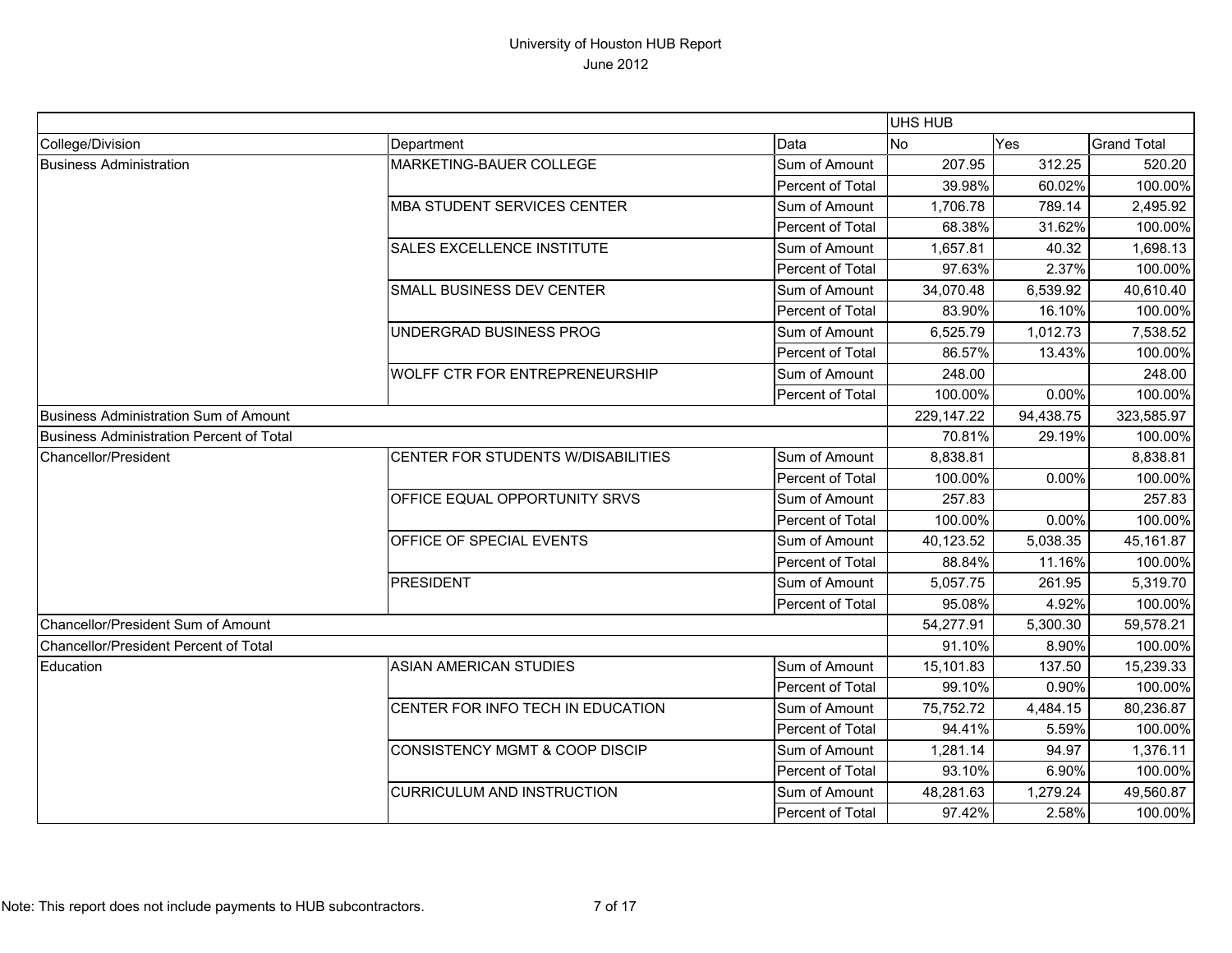|                                   |                                     |                  | UHS HUB    |           |                    |
|-----------------------------------|-------------------------------------|------------------|------------|-----------|--------------------|
| College/Division                  | Department                          | Data             | <b>No</b>  | Yes       | <b>Grand Total</b> |
| Education                         | <b>DEAN, EDUCATION</b>              | Sum of Amount    | 13,051.81  | 2,429.84  | 15,481.65          |
|                                   |                                     | Percent of Total | 84.31%     | 15.69%    | 100.00%            |
|                                   | EDUC EFFECTIVENESS & OUTREACH       | Sum of Amount    | 1,755.33   | 368.23    | 2,123.56           |
|                                   |                                     | Percent of Total | 82.66%     | 17.34%    | 100.00%            |
|                                   | EDUCATIONAL PSYCHOLOGY              | Sum of Amount    | 2,151.61   | 1,304.76  | 3,456.37           |
|                                   |                                     | Percent of Total | 62.25%     | 37.75%    | 100.00%            |
|                                   | INSTITUTE FOR URBAN EDUCATION       | Sum of Amount    | 252.54     | 116.34    | 368.88             |
|                                   |                                     | Percent of Total | 68.46%     | 31.54%    | 100.00%            |
| Education Sum of Amount           |                                     |                  | 157,628.61 | 10,215.03 | 167,843.64         |
| <b>Education Percent of Total</b> |                                     |                  | 93.91%     | 6.09%     | 100.00%            |
| Engineering                       | <b>BIOMEDICAL ENGINEERING</b>       | Sum of Amount    | 184,052.70 | 900.78    | 184,953.48         |
|                                   |                                     | Percent of Total | 99.51%     | 0.49%     | 100.00%            |
|                                   | <b>CHEMICAL ENGINEERING</b>         | Sum of Amount    | 369,227.20 | 7,826.65  | 377,053.85         |
|                                   |                                     | Percent of Total | 97.92%     | 2.08%     | 100.00%            |
|                                   | <b>CIVIL ENGINEERING</b>            | Sum of Amount    | 607,771.93 | 4,293.70  | 612,065.63         |
|                                   |                                     | Percent of Total | 99.30%     | 0.70%     | 100.00%            |
|                                   | CTR FOR INNOVATIVE GROUTING         | Sum of Amount    | 769.53     |           | 769.53             |
|                                   |                                     | Percent of Total | 100.00%    | 0.00%     | 100.00%            |
|                                   | <b>DEAN, ENGINEERING</b>            | Sum of Amount    | 82,190.21  | 57,403.09 | 139,593.30         |
|                                   |                                     | Percent of Total | 58.88%     | 41.12%    | 100.00%            |
|                                   | <b>ELECTRICAL ENGINEERING</b>       | Sum of Amount    | 217,629.36 | 38,248.00 | 255,877.36         |
|                                   |                                     | Percent of Total | 85.05%     | 14.95%    | 100.00%            |
|                                   | <b>ENGINEERING SERVICES</b>         | Sum of Amount    | 1,267.09   |           | 1,267.09           |
|                                   |                                     | Percent of Total | 100.00%    | 0.00%     | 100.00%            |
|                                   | <b>INDUSTRIAL ENGINEERING</b>       | Sum of Amount    | 4,877.26   | 120.55    | 4,997.81           |
|                                   |                                     | Percent of Total | 97.59%     | 2.41%     | 100.00%            |
|                                   | MECHANICAL ENGINEERING              | Sum of Amount    | 9,920.46   | 831.55    | 10,752.01          |
|                                   |                                     | Percent of Total | 92.27%     | 7.73%     | 100.00%            |
|                                   | NATL CTR FOR AIRBORNE LASER MAPPING | Sum of Amount    | 10,335.09  |           | 10,335.09          |
|                                   |                                     | Percent of Total | 100.00%    | 0.00%     | 100.00%            |
|                                   | <b>WIND ENERGY CENTER</b>           | Sum of Amount    | 62,758.28  | 85.96     | 62,844.24          |
|                                   |                                     | Percent of Total | 99.86%     | 0.14%     | 100.00%            |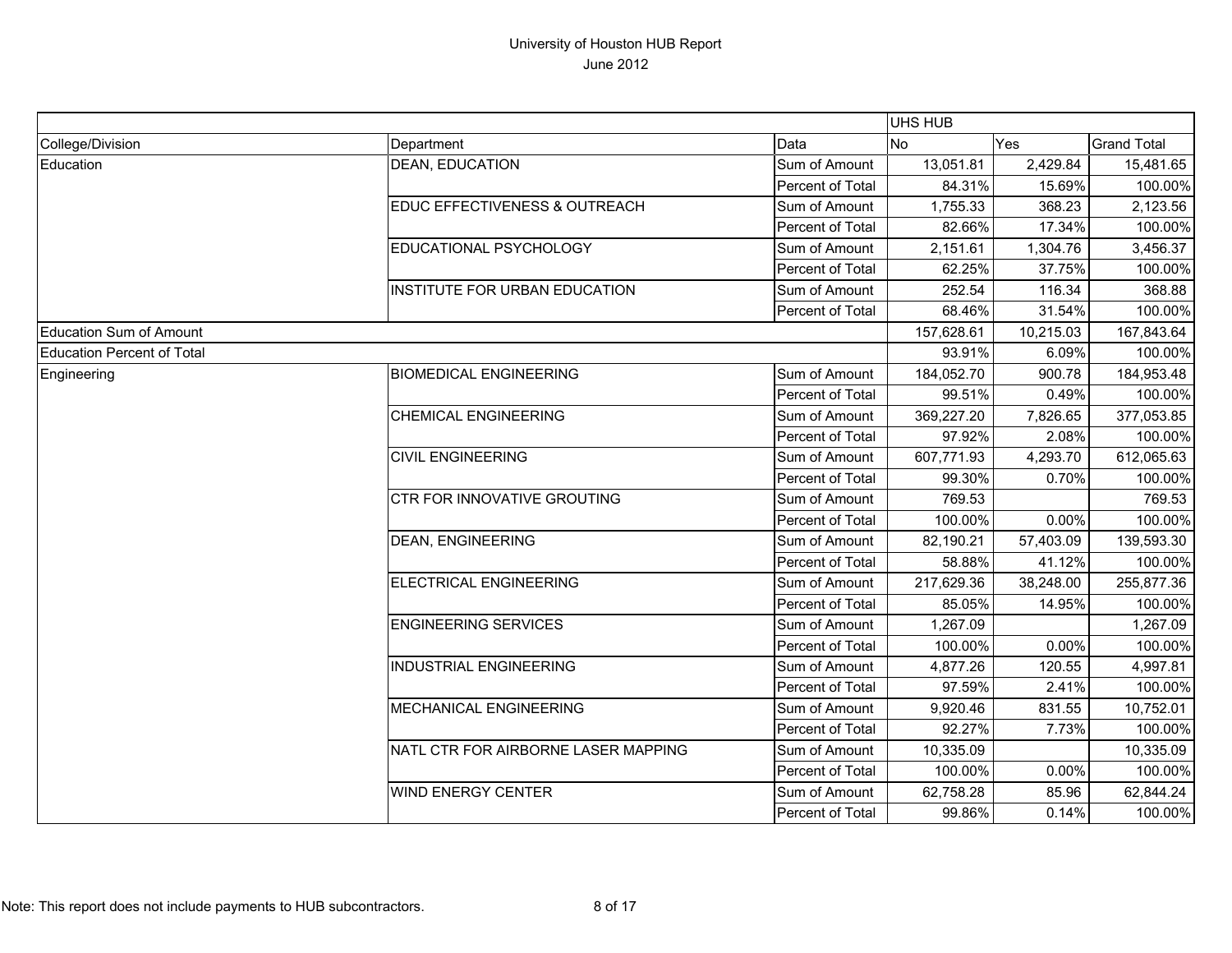|                                                  |                                    |                  | UHS HUB      |            |                    |
|--------------------------------------------------|------------------------------------|------------------|--------------|------------|--------------------|
| College/Division                                 | Department                         | Data             | <b>No</b>    | Yes        | <b>Grand Total</b> |
| <b>Engineering Sum of Amount</b>                 |                                    |                  | 1,550,799.11 | 109,710.28 | 1,660,509.39       |
| <b>Engineering Percent of Total</b>              |                                    |                  | 93.39%       | 6.61%      | 100.00%            |
| Graduate College of Social Work                  | ADMISSIONS-GCSW                    | Sum of Amount    | 2,235.31     | 94.50      | 2,329.81           |
|                                                  |                                    | Percent of Total | 95.94%       | 4.06%      | 100.00%            |
|                                                  | <b>AMERICAN HUMANICS</b>           | Sum of Amount    | 342.03       | 43.07      | 385.10             |
|                                                  |                                    | Percent of Total | 88.82%       | 11.18%     | 100.00%            |
|                                                  | CHILD & FAMILY CENTER              | Sum of Amount    | 3,127.95     | 479.42     | 3,607.37           |
|                                                  |                                    | Percent of Total | 86.71%       | 13.29%     | 100.00%            |
|                                                  | CTR DRUG & SOCIAL POLICY RESRC     | Sum of Amount    |              | 287.91     | 287.91             |
|                                                  |                                    | Percent of Total | 0.00%        | 100.00%    | 100.00%            |
|                                                  | CTR FOR HEALTH EQUITY & EVAL       | Sum of Amount    | 17,233.58    |            | 17,233.58          |
|                                                  |                                    | Percent of Total | 100.00%      | 0.00%      | 100.00%            |
|                                                  | DEAN, SOCIAL WORK                  | Sum of Amount    | 103.00       | 695.73     | 798.73             |
|                                                  |                                    | Percent of Total | 12.90%       | 87.10%     | 100.00%            |
|                                                  | <b>GCSW INFORMATION TECHNOLOGY</b> | Sum of Amount    | 960.02       | 7,557.75   | 8,517.77           |
|                                                  |                                    | Percent of Total | 11.27%       | 88.73%     | 100.00%            |
|                                                  | PHD PROGRAM                        | Sum of Amount    | 94.80        |            | 94.80              |
|                                                  |                                    | Percent of Total | 100.00%      | 0.00%      | 100.00%            |
| Graduate College of Social Work Sum of Amount    |                                    |                  | 24,096.69    | 9,158.38   | 33,255.07          |
| Graduate College of Social Work Percent of Total |                                    |                  | 72.46%       | 27.54%     | 100.00%            |
| <b>Honors College</b>                            | DEAN, HONORS COLLEGE               | Sum of Amount    | 41,271.31    | 1,218.54   | 42,489.85          |
|                                                  |                                    | Percent of Total | 97.13%       | 2.87%      | 100.00%            |
| Honors College Sum of Amount                     |                                    |                  | 41,271.31    | 1,218.54   | 42,489.85          |
| Honors College Percent of Total                  |                                    |                  | 97.13%       | 2.87%      | 100.00%            |
| Hotel and Restaurant Management                  | DEAN, HOTEL & RESTAURANT MANAG     | Sum of Amount    | 5,019.64     | 611.15     | 5,630.79           |
|                                                  |                                    | Percent of Total | 89.15%       | 10.85%     | 100.00%            |
|                                                  | HOTEL AND RESTAURANT MANAGEMENT    | Sum of Amount    | 319,312.61   | 15,182.17  | 334,494.78         |
|                                                  |                                    | Percent of Total | 95.46%       | 4.54%      | 100.00%            |
| Hotel and Restaurant Management Sum of Amount    |                                    | 324,332.25       | 15,793.32    | 340,125.57 |                    |
| Hotel and Restaurant Management Percent of Total |                                    |                  | 95.36%       | 4.64%      | 100.00%            |
| Law Center                                       | ASSOCIATE DEAN, LAW                | Sum of Amount    |              | 1,039.44   | 1,039.44           |
|                                                  |                                    | Percent of Total | 0.00%        | 100.00%    | 100.00%            |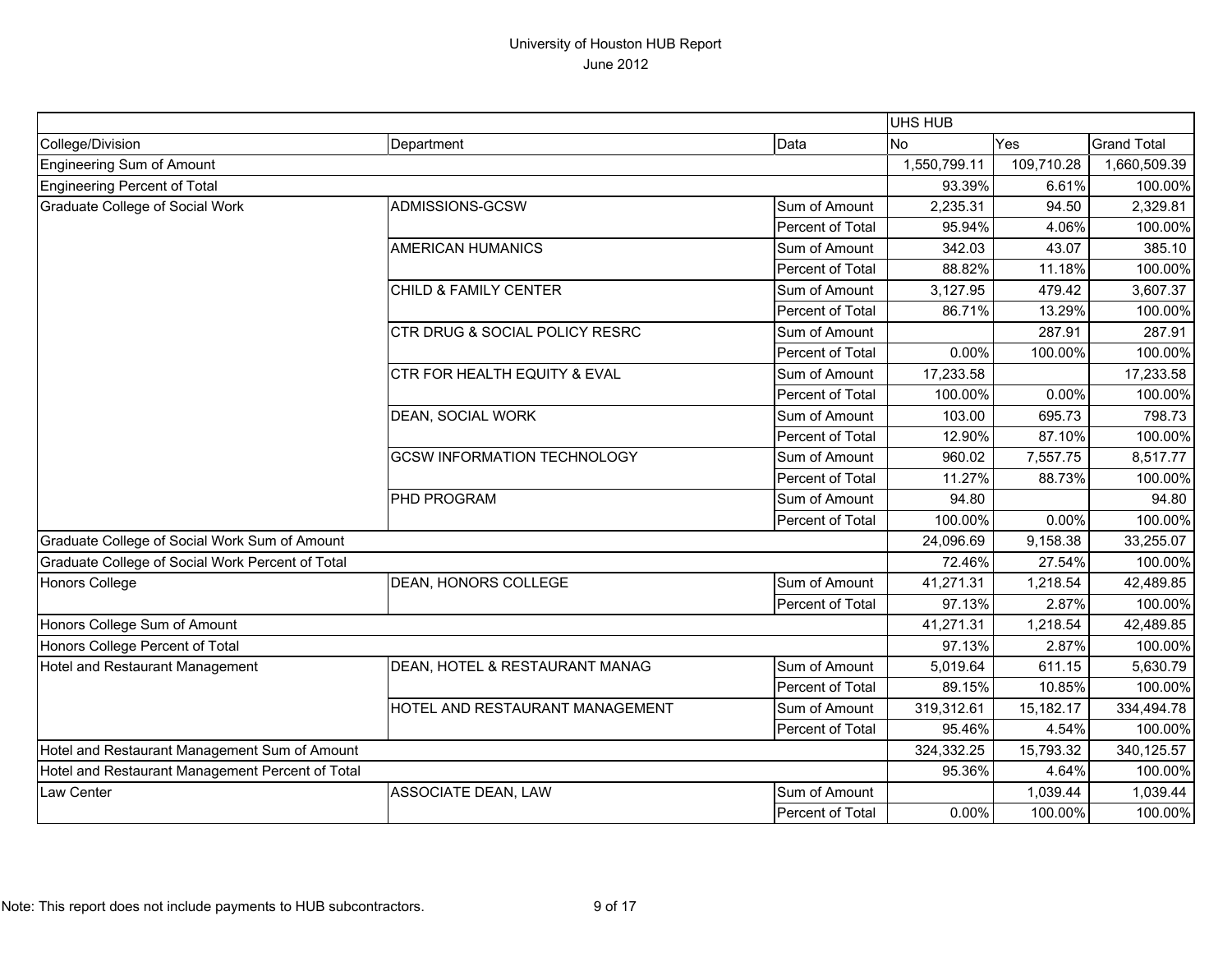|                  |                                     |                         | <b>UHS HUB</b> |           |                    |
|------------------|-------------------------------------|-------------------------|----------------|-----------|--------------------|
| College/Division | Department                          | Data                    | <b>No</b>      | Yes       | <b>Grand Total</b> |
| Law Center       | <b>BLAKELEY INSTITUTE</b>           | Sum of Amount           | 310.56         |           | 310.56             |
|                  |                                     | <b>Percent of Total</b> | 100.00%        | 0.00%     | 100.00%            |
|                  | <b>BUSINESS SERVICES, LAW</b>       | Sum of Amount           |                | 3,019.28  | 3,019.28           |
|                  |                                     | Percent of Total        | 0.00%          | 100.00%   | 100.00%            |
|                  | CAREER SERVICES, LAW                | Sum of Amount           | 178.40         |           | 178.40             |
|                  |                                     | Percent of Total        | 100.00%        | 0.00%     | 100.00%            |
|                  | CHAIRS AND PROFESSORSHIPS, LAW      | Sum of Amount           |                | 897.00    | 897.00             |
|                  |                                     | Percent of Total        | 0.00%          | 100.00%   | 100.00%            |
|                  | DEAN, LAW                           | Sum of Amount           | 1,570.72       | 60,794.30 | 62,365.02          |
|                  |                                     | Percent of Total        | 2.52%          | 97.48%    | 100.00%            |
|                  | <b>EXTERNAL AFFAIRS, LAW</b>        | Sum of Amount           | 400.00         | 3,535.35  | 3,935.35           |
|                  |                                     | Percent of Total        | 10.16%         | 89.84%    | 100.00%            |
|                  | <b>FACILITIES, LAW</b>              | Sum of Amount           | 3,670.92       | 1,495.59  | 5,166.51           |
|                  |                                     | Percent of Total        | 71.05%         | 28.95%    | 100.00%            |
|                  | <b>FACULTY SUPPORT LAW</b>          | Sum of Amount           | 1,424.83       | 174.71    | 1,599.54           |
|                  |                                     | Percent of Total        | 89.08%         | 10.92%    | 100.00%            |
|                  | HEALTH LAW & POLICY INSTITUTE       | Sum of Amount           |                | 416.92    | 416.92             |
|                  |                                     | Percent of Total        | 0.00%          | 100.00%   | 100.00%            |
|                  | INST OF HIGHER EDU & GOVERNANCE LAW | Sum of Amount           | 158.42         |           | 158.42             |
|                  |                                     | Percent of Total        | 100.00%        | 0.00%     | 100.00%            |
|                  | LAW                                 | Sum of Amount           |                | 936.00    | 936.00             |
|                  |                                     | Percent of Total        | 0.00%          | 100.00%   | 100.00%            |
|                  | LAW INFORMATION TECHNOLOGY          | Sum of Amount           | 5,102.91       | 1,640.69  | 6,743.60           |
|                  |                                     | Percent of Total        | 75.67%         | 24.33%    | 100.00%            |
|                  | <b>LAW LIBRARY</b>                  | Sum of Amount           | 12,106.61      | 165.51    | 12,272.12          |
|                  |                                     | Percent of Total        | 98.65%         | 1.35%     | 100.00%            |
|                  | LEGAL AID CLINIC, LAW               | Sum of Amount           | 105.36         | 484.52    | 589.88             |
|                  |                                     | Percent of Total        | 17.86%         | 82.14%    | 100.00%            |
|                  | PUBLIC RELS & MARKETING, LAW        | Sum of Amount           | 5,085.62       | 71.95     | 5,157.57           |
|                  |                                     | Percent of Total        | 98.60%         | 1.40%     | 100.00%            |
|                  | STUDENT ORGANIZATION, LAW           | Sum of Amount           | 1,819.20       |           | 1,819.20           |
|                  |                                     | Percent of Total        | 100.00%        | 0.00%     | 100.00%            |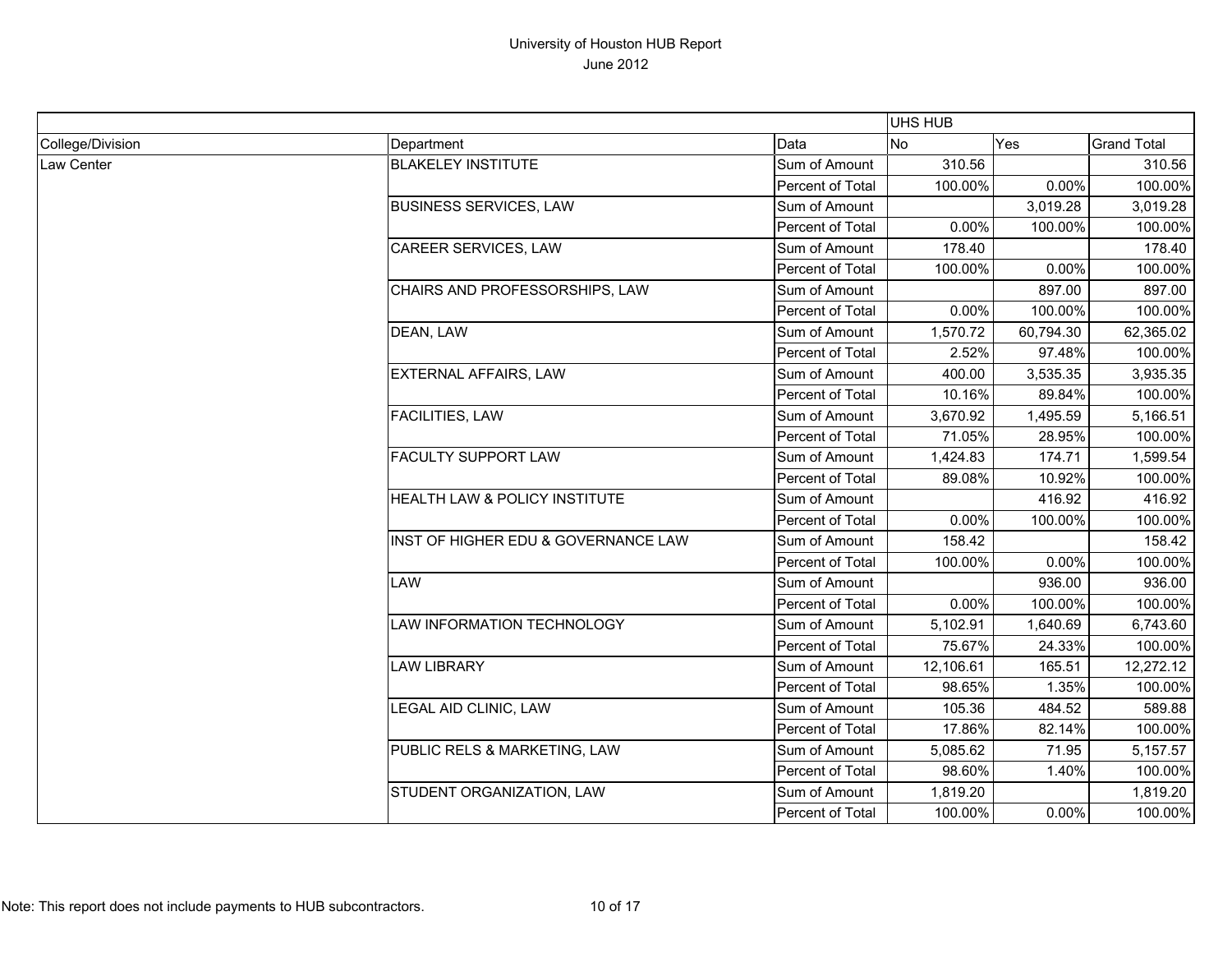|                                         |                                  |                  | <b>UHS HUB</b> |           |                    |
|-----------------------------------------|----------------------------------|------------------|----------------|-----------|--------------------|
| College/Division                        | Department                       | Data             | No             | Yes       | <b>Grand Total</b> |
| Law Center                              | STUDENT SERVICES, LAW            | Sum of Amount    | 14,603.52      | 7,630.79  | 22,234.31          |
|                                         |                                  | Percent of Total | 65.68%         | 34.32%    | 100.00%            |
| Law Center Sum of Amount                |                                  |                  | 46,537.07      | 82,302.05 | 128,839.12         |
| Law Center Percent of Total             |                                  |                  | 36.12%         | 63.88%    | 100.00%            |
| <b>Liberal Arts and Social Sciences</b> | <b>AEROSPACE STUDIES</b>         | Sum of Amount    | 770.92         | 1,833.78  | 2,604.70           |
|                                         |                                  | Percent of Total | 29.60%         | 70.40%    | 100.00%            |
|                                         | AFRICAN-AMERICAN STUDIES         | Sum of Amount    | 1,059.88       | 1,480.17  | 2,540.05           |
|                                         |                                  | Percent of Total | 41.73%         | 58.27%    | 100.00%            |
|                                         | <b>ART</b>                       | Sum of Amount    | 10,156.05      | 377.64    | 10,533.69          |
|                                         |                                  | Percent of Total | 96.41%         | 3.59%     | 100.00%            |
|                                         | <b>ARTE PUBLICO</b>              | Sum of Amount    | 30,778.76      | 751.81    | 31,530.57          |
|                                         |                                  | Percent of Total | 97.62%         | 2.38%     | 100.00%            |
|                                         | <b>BAND</b>                      | Sum of Amount    | 1,809.49       |           | 1,809.49           |
|                                         |                                  | Percent of Total | 100.00%        | 0.00%     | 100.00%            |
|                                         | <b>BLAFFER GALLERY</b>           | Sum of Amount    | 35,332.95      | 126.71    | 35,459.66          |
|                                         |                                  | Percent of Total | 99.64%         | 0.36%     | 100.00%            |
|                                         | CENTER FOR PUBLIC HISTORY        | Sum of Amount    | 10,701.21      | 389.00    | 11,090.21          |
|                                         |                                  | Percent of Total | 96.49%         | 3.51%     | 100.00%            |
|                                         | CENTER FOR PUBLIC POLICY         | Sum of Amount    | 9,426.61       | 450.57    | 9,877.18           |
|                                         |                                  | Percent of Total | 95.44%         | 4.56%     | 100.00%            |
|                                         | <b>COMMUNICATION</b>             | Sum of Amount    | 5,821.76       | 3,223.52  | 9,045.28           |
|                                         |                                  | Percent of Total | 64.36%         | 35.64%    | 100.00%            |
|                                         | <b>COMMUNICATIONS DISORDERS</b>  | Sum of Amount    | 5,700.47       | 624.93    | 6,325.40           |
|                                         |                                  | Percent of Total | 90.12%         | 9.88%     | 100.00%            |
|                                         | COMPARATIVE CULTURAL STUDIES     | Sum of Amount    | 244.85         |           | 244.85             |
|                                         |                                  | Percent of Total | 100.00%        | 0.00%     | 100.00%            |
|                                         | <b>CWMCA CENTER FOR THE ARTS</b> | Sum of Amount    | 3,436.73       | 48.82     | 3,485.55           |
|                                         |                                  | Percent of Total | 98.60%         | 1.40%     | 100.00%            |
|                                         | DEAN, LIBERAL ARTS & SOC SCI     | Sum of Amount    | 7,735.11       | 2,825.31  | 10,560.42          |
|                                         |                                  | Percent of Total | 73.25%         | 26.75%    | 100.00%            |
|                                         | <b>ECONOMICS</b>                 | Sum of Amount    | 9,586.28       | 2,302.00  | 11,888.28          |
|                                         |                                  | Percent of Total | 80.64%         | 19.36%    | 100.00%            |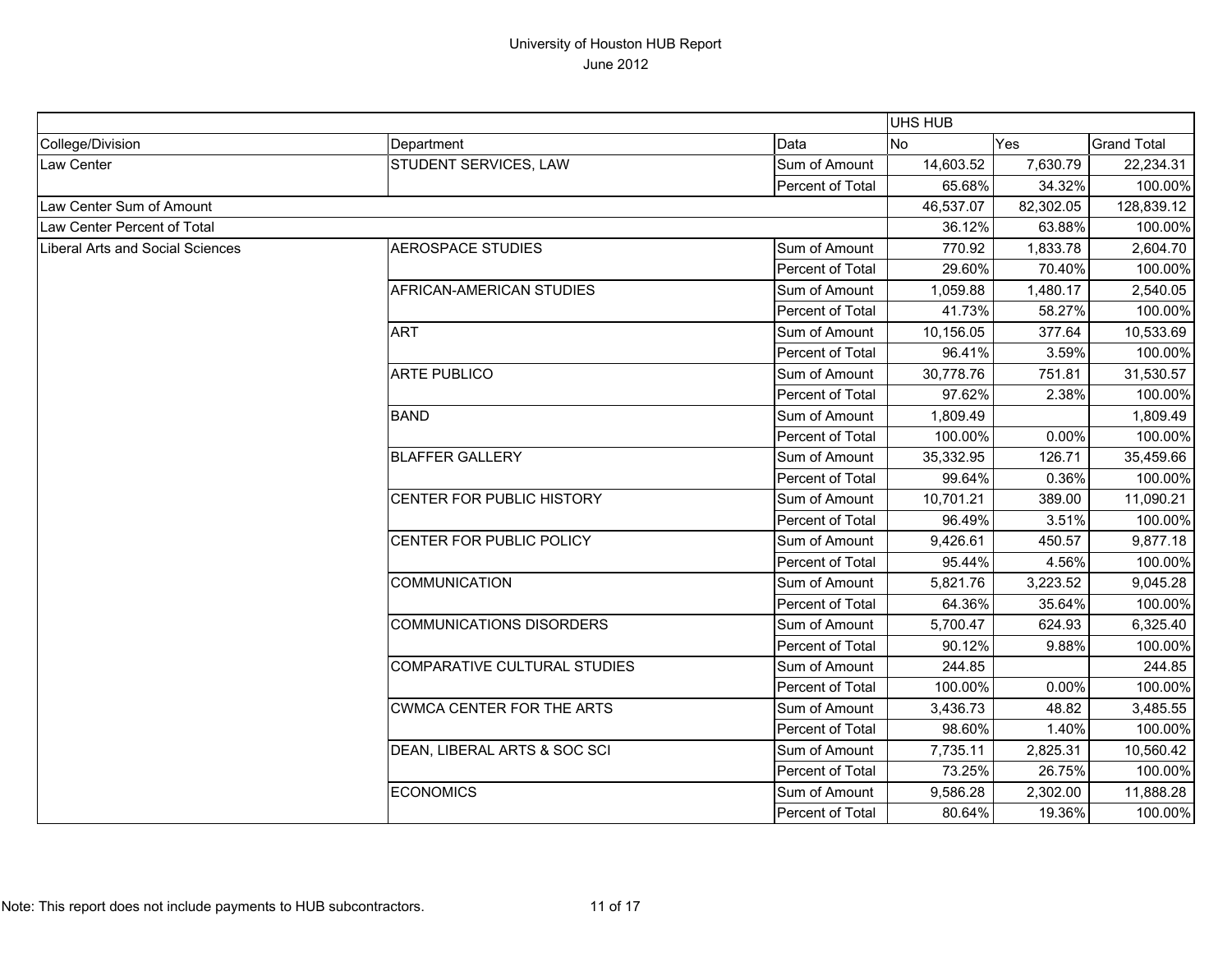|                                                   |                                |                  | UHS HUB    |           |                    |
|---------------------------------------------------|--------------------------------|------------------|------------|-----------|--------------------|
| College/Division                                  | Department                     | Data             | <b>No</b>  | Yes       | <b>Grand Total</b> |
| <b>Liberal Arts and Social Sciences</b>           | <b>ENGLISH</b>                 | Sum of Amount    | 13,592.32  | 6,432.28  | 20,024.60          |
|                                                   |                                | Percent of Total | 67.88%     | 32.12%    | 100.00%            |
|                                                   | HEALTH AND HUMAN PERFORMANCE   | Sum of Amount    | 37,971.26  | 744.82    | 38,716.08          |
|                                                   |                                | Percent of Total | 98.08%     | 1.92%     | 100.00%            |
|                                                   | <b>HISPANIC STUDIES</b>        | Sum of Amount    | 7,015.11   | 2,794.38  | 9,809.49           |
|                                                   |                                | Percent of Total | 71.51%     | 28.49%    | 100.00%            |
|                                                   | <b>HISTORY</b>                 | Sum of Amount    | 23,178.59  | (227.65)  | 22,950.94          |
|                                                   |                                | Percent of Total | 100.99%    | $-0.99%$  | 100.00%            |
|                                                   | MEXICAN-AMERICAN STUDIES       | Sum of Amount    | 648.50     | 253.14    | 901.64             |
|                                                   |                                | Percent of Total | 71.92%     | 28.08%    | 100.00%            |
|                                                   | MILITARY SCIENCE               | Sum of Amount    | 1,240.19   | 182.00    | 1,422.19           |
|                                                   |                                | Percent of Total | 87.20%     | 12.80%    | 100.00%            |
|                                                   | MODERN AND CLASSICAL LANGUAGES | Sum of Amount    | 3,669.68   | 4,626.70  | 8,296.38           |
|                                                   |                                | Percent of Total | 44.23%     | 55.77%    | 100.00%            |
|                                                   | <b>MUSIC</b>                   | Sum of Amount    | 13,228.43  | 3,284.54  | 16,512.97          |
|                                                   |                                | Percent of Total | 80.11%     | 19.89%    | 100.00%            |
|                                                   | PHILOSOPHY                     | Sum of Amount    | 205.72     | 32.44     | 238.16             |
|                                                   |                                | Percent of Total | 86.38%     | 13.62%    | 100.00%            |
|                                                   | POLITICAL SCIENCE              | Sum of Amount    | 762.79     | 1,481.84  | 2,244.63           |
|                                                   |                                | Percent of Total | 33.98%     | 66.02%    | 100.00%            |
|                                                   | <b>PSYCHOLOGY</b>              | Sum of Amount    | 28,443.39  | 17,470.03 | 45,913.42          |
|                                                   |                                | Percent of Total | 61.95%     | 38.05%    | 100.00%            |
|                                                   | <b>SOCIOLOGY</b>               | Sum of Amount    |            | 325.00    | 325.00             |
|                                                   |                                | Percent of Total | 0.00%      | 100.00%   | 100.00%            |
|                                                   | <b>THEATER</b>                 | Sum of Amount    | 95,664.12  |           | 95,664.12          |
|                                                   |                                | Percent of Total | 100.00%    | 0.00%     | 100.00%            |
|                                                   | <b>WOMEN'S STUDIES PROGRAM</b> | Sum of Amount    | 800.39     | (699.96)  | 100.43             |
|                                                   |                                | Percent of Total | 796.96%    | -696.96%  | 100.00%            |
|                                                   | <b>WRITING CENTER</b>          | Sum of Amount    | 82.27      | 138.37    | 220.64             |
|                                                   |                                | Percent of Total | 37.29%     | 62.71%    | 100.00%            |
| Liberal Arts and Social Sciences Sum of Amount    |                                |                  | 359,063.83 | 51,272.19 | 410,336.02         |
| Liberal Arts and Social Sciences Percent of Total |                                | 87.50%           | 12.50%     | 100.00%   |                    |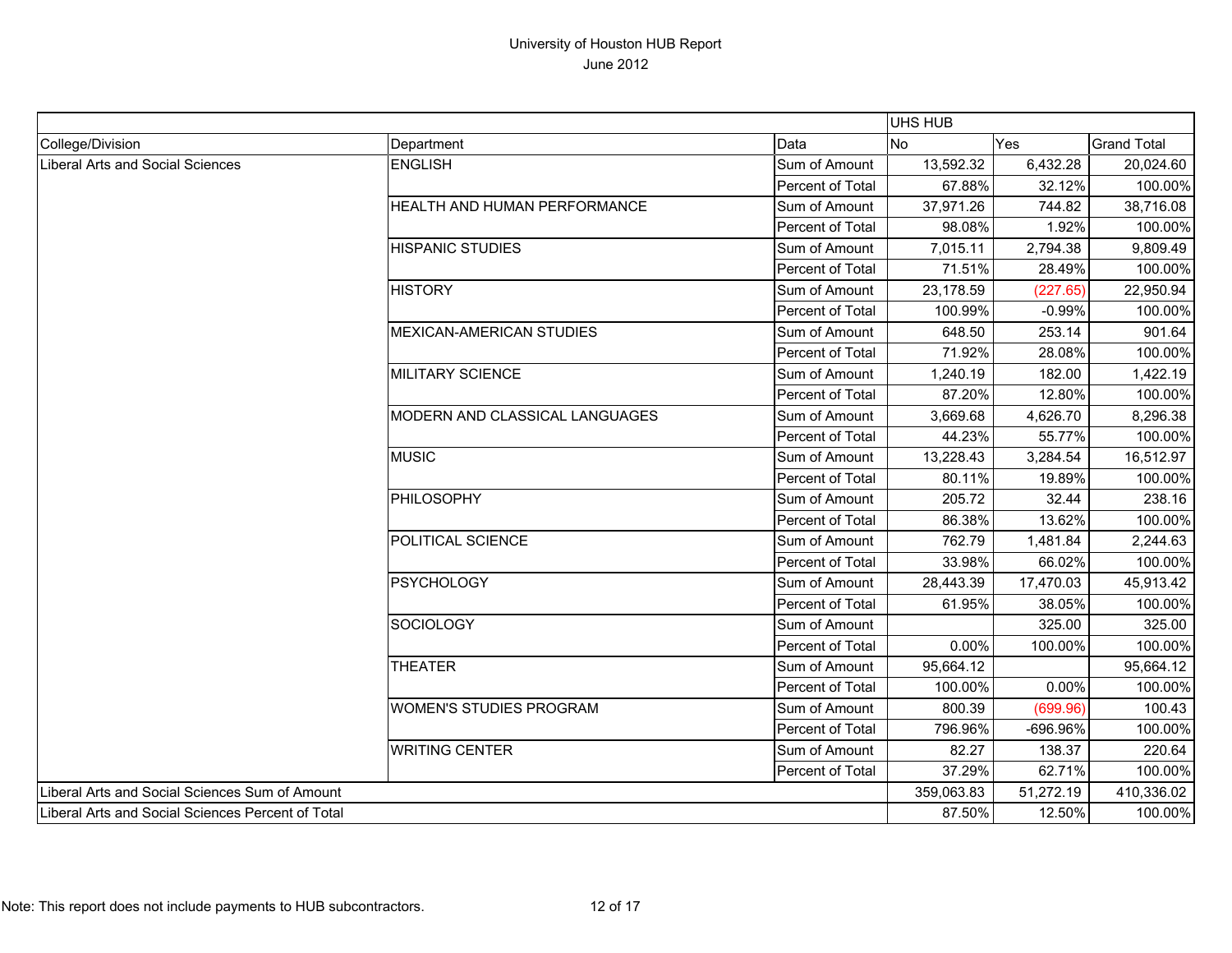|                                                  |                                                                                                                                                                                                                           |                  | UHS HUB    |           |                    |
|--------------------------------------------------|---------------------------------------------------------------------------------------------------------------------------------------------------------------------------------------------------------------------------|------------------|------------|-----------|--------------------|
| College/Division                                 | Department                                                                                                                                                                                                                | Data             | <b>No</b>  | Yes       | <b>Grand Total</b> |
| Library                                          | <b>UNIVERSITY LIBRARIES</b>                                                                                                                                                                                               | Sum of Amount    | 388,289.96 | 44,264.41 | 432,554.37         |
|                                                  |                                                                                                                                                                                                                           | Percent of Total | 89.77%     | 10.23%    | 100.00%            |
| Library Sum of Amount                            |                                                                                                                                                                                                                           |                  | 388,289.96 | 44,264.41 | 432,554.37         |
| Library Percent of Total                         |                                                                                                                                                                                                                           |                  | 89.77%     | 10.23%    | 100.00%            |
| Natural Science and Mathematics                  | <b>BIOLOGY &amp; BIOCHEMISTRY</b>                                                                                                                                                                                         | Sum of Amount    | 144,779.12 | 5,429.95  | 150,209.07         |
|                                                  |                                                                                                                                                                                                                           | Percent of Total | 96.39%     | 3.61%     | 100.00%            |
|                                                  | <b>CHEMISTRY</b>                                                                                                                                                                                                          | Sum of Amount    | 80,039.17  | 7,901.17  | 87,940.34          |
|                                                  |                                                                                                                                                                                                                           | Percent of Total | 91.02%     | 8.98%     | 100.00%            |
|                                                  | <b>COMPUTER SCIENCE</b>                                                                                                                                                                                                   | Sum of Amount    | 14,711.09  | 5,045.42  | 19,756.51          |
|                                                  |                                                                                                                                                                                                                           | Percent of Total | 74.46%     | 25.54%    | 100.00%            |
|                                                  | CTR FOR APPLIED GEOSC & ENERGY (CAGE)                                                                                                                                                                                     | Sum of Amount    | 1,488.00   |           | 1,488.00           |
|                                                  |                                                                                                                                                                                                                           | Percent of Total | 100.00%    | 0.00%     | 100.00%            |
|                                                  | CTR FOR NUCLEAR RECEPTORS & CELL SIGNALING<br>DEAN, NATURAL SCIENCE & MATHE<br><b>EARTH AND ATMOSPHERIC SCIENCES</b><br>INST FOR MULTIDIM AIR QUALITY STUDIES (IMAQS)<br><b>MATHEMATICS</b><br>PHYSICS<br>DEAN, OPTOMETRY | Sum of Amount    | 154,060.21 | 5,826.33  | 159,886.54         |
|                                                  |                                                                                                                                                                                                                           | Percent of Total | 96.36%     | 3.64%     | 100.00%            |
|                                                  |                                                                                                                                                                                                                           | Sum of Amount    | 35,369.57  | 1,819.17  | 37,188.74          |
|                                                  |                                                                                                                                                                                                                           | Percent of Total | 95.11%     | 4.89%     | 100.00%            |
|                                                  |                                                                                                                                                                                                                           | Sum of Amount    | 96,590.91  | 23,436.34 | 120,027.25         |
|                                                  |                                                                                                                                                                                                                           | Percent of Total | 80.47%     | 19.53%    | 100.00%            |
|                                                  |                                                                                                                                                                                                                           | Sum of Amount    | 7,752.91   | 943.97    | 8,696.88           |
|                                                  |                                                                                                                                                                                                                           | Percent of Total | 89.15%     | 10.85%    | 100.00%            |
|                                                  |                                                                                                                                                                                                                           | Sum of Amount    | 22,700.03  | 1,100.95  | 23,800.98          |
|                                                  |                                                                                                                                                                                                                           | Percent of Total | 95.37%     | 4.63%     | 100.00%            |
|                                                  |                                                                                                                                                                                                                           | Sum of Amount    | 23,271.83  | 6,185.45  | 29,457.28          |
|                                                  |                                                                                                                                                                                                                           | Percent of Total | 79.00%     | 21.00%    | 100.00%            |
| Natural Science and Mathematics Sum of Amount    |                                                                                                                                                                                                                           |                  | 580,762.84 | 57,688.75 | 638,451.59         |
| Natural Science and Mathematics Percent of Total |                                                                                                                                                                                                                           |                  | 90.96%     | 9.04%     | 100.00%            |
| Optometry                                        |                                                                                                                                                                                                                           | Sum of Amount    | 95,524.28  | 8,894.90  | 104,419.18         |
|                                                  |                                                                                                                                                                                                                           | Percent of Total | 91.48%     | 8.52%     | 100.00%            |
|                                                  | OPT VISION SCIENCES                                                                                                                                                                                                       | Sum of Amount    | 23,725.95  | 2,387.46  | 26,113.41          |
|                                                  |                                                                                                                                                                                                                           | Percent of Total | 90.86%     | 9.14%     | 100.00%            |
|                                                  | OPTOMETRY CLINIC                                                                                                                                                                                                          | Sum of Amount    | 25,629.77  | 5,405.32  | 31,035.09          |
|                                                  |                                                                                                                                                                                                                           | Percent of Total | 82.58%     | 17.42%    | 100.00%            |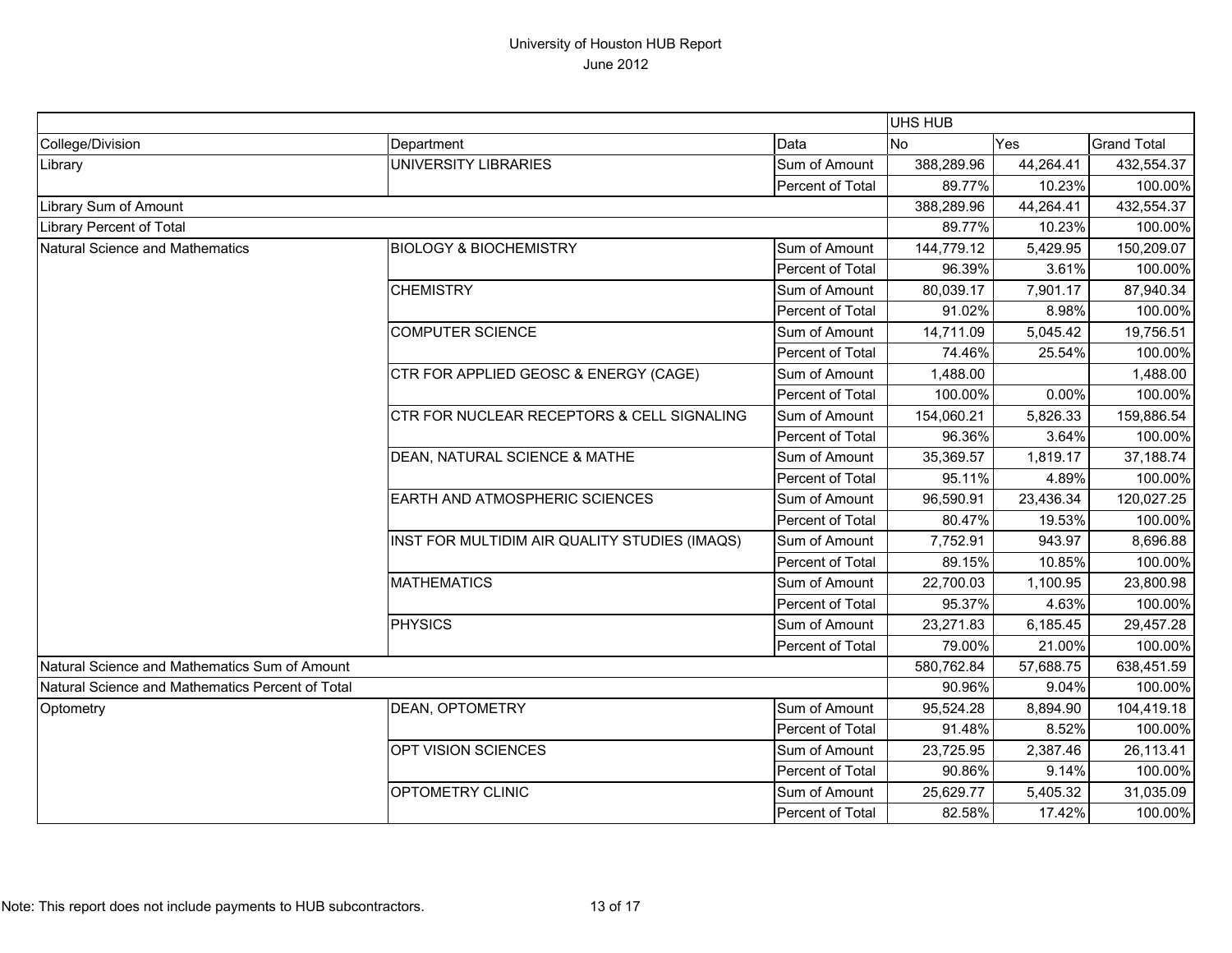|                            |                                      |                  |            | UHS HUB    |                    |  |
|----------------------------|--------------------------------------|------------------|------------|------------|--------------------|--|
| College/Division           | Department                           | Data             | <b>No</b>  | Yes        | <b>Grand Total</b> |  |
| Optometry Sum of Amount    |                                      | 144,880.00       | 16,687.68  | 161,567.68 |                    |  |
| Optometry Percent of Total |                                      | 89.67%           | 10.33%     | 100.00%    |                    |  |
| Pharmacy                   | CLINICAL PHARMACY & ADMINISTRA       | Sum of Amount    | 6,519.36   |            | 6,519.36           |  |
|                            |                                      | Percent of Total | 100.00%    | 0.00%      | 100.00%            |  |
|                            | DEAN, PHARMACY                       | Sum of Amount    | 72,735.58  | 5,253.39   | 77,988.97          |  |
|                            |                                      | Percent of Total | 93.26%     | 6.74%      | 100.00%            |  |
|                            | PHARMACOLOGICAL & PHARMACEUTIC       | Sum of Amount    | 61,136.51  | 101.79     | 61,238.30          |  |
|                            |                                      | Percent of Total | 99.83%     | 0.17%      | 100.00%            |  |
| Pharmacy Sum of Amount     |                                      |                  | 140,391.45 | 5,355.18   | 145,746.63         |  |
| Pharmacy Percent of Total  |                                      |                  | 96.33%     | 3.67%      | 100.00%            |  |
| Research                   | ANIMAL CARE OPERATIONS               | Sum of Amount    | 35,474.61  | 1,197.48   | 36,672.09          |  |
|                            |                                      | Percent of Total | 96.73%     | 3.27%      | 100.00%            |  |
|                            | CENTER FOR ADVANCED MATERIALS        | Sum of Amount    | 1,990.07   |            | 1,990.07           |  |
|                            |                                      | Percent of Total | 100.00%    | 0.00%      | 100.00%            |  |
|                            | CENTER FOR MATERIALS CHEMISTRY (CMC) | Sum of Amount    | 13.45      |            | 13.45              |  |
|                            |                                      | Percent of Total | 100.00%    | 0.00%      | 100.00%            |  |
|                            | CTR FOR BIOMED/ENVIRON GENOMIC       | Sum of Amount    | 4,649.53   | 157.99     | 4,807.52           |  |
|                            |                                      | Percent of Total | 96.71%     | 3.29%      | 100.00%            |  |
|                            | CTR NEURO AND BIOMECH RESEARCH       | Sum of Amount    | 4,404.02   | 227.03     | 4,631.05           |  |
|                            |                                      | Percent of Total | 95.10%     | 4.90%      | 100.00%            |  |
|                            | <b>GRANTS AND CONTRACTS</b>          | Sum of Amount    | 590.97     |            | 590.97             |  |
|                            |                                      | Percent of Total | 100.00%    | 0.00%      | 100.00%            |  |
|                            | <b>HOUSTON COASTAL CENTER</b>        | Sum of Amount    | 440.47     |            | 440.47             |  |
|                            |                                      | Percent of Total | 100.00%    | 0.00%      | 100.00%            |  |
|                            | INSTITUTE FOR MOLECULAR DESIGN       | Sum of Amount    | 26,081.84  |            | 26,081.84          |  |
|                            |                                      | Percent of Total | 100.00%    | 0.00%      | 100.00%            |  |
|                            | <b>INSTITUTE FOR NANOENERGY</b>      | Sum of Amount    | 544.26     |            | 544.26             |  |
|                            |                                      | Percent of Total | 100.00%    | 0.00%      | 100.00%            |  |
|                            | OFFICE OF TECHNOLOGY MANAGEMENT      | Sum of Amount    | 64,385.32  |            | 64,385.32          |  |
|                            |                                      | Percent of Total | 100.00%    | 0.00%      | 100.00%            |  |
|                            | RESEARCH DIVISION OFFICE             | Sum of Amount    | 19,872.45  |            | 19,872.45          |  |
|                            |                                      | Percent of Total | 100.00%    | 0.00%      | 100.00%            |  |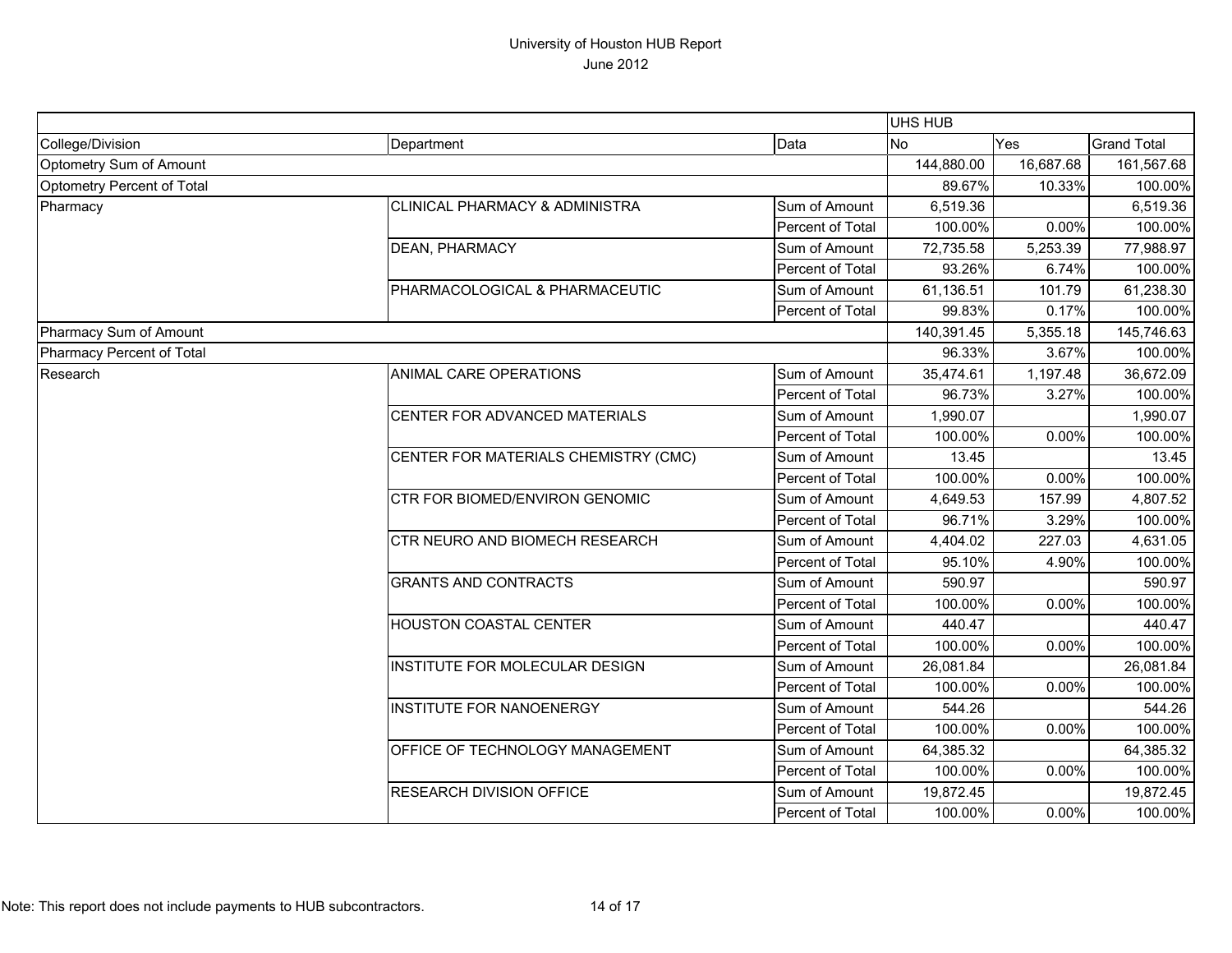|                           |                                         |                  | UHS HUB    |            |                    |
|---------------------------|-----------------------------------------|------------------|------------|------------|--------------------|
| College/Division          | Department                              | Data             | <b>No</b>  | Yes        | <b>Grand Total</b> |
| Research                  | <b>RESEARCH FINANCIAL SERVICES</b>      | Sum of Amount    | 313.45     | 41.87      | 355.32             |
|                           |                                         | Percent of Total | 88.22%     | 11.78%     | 100.00%            |
|                           | <b>RESEARCH INFORMATION CENTER</b>      | Sum of Amount    | 1,710.89   |            | 1,710.89           |
|                           |                                         | Percent of Total | 100.00%    | 0.00%      | 100.00%            |
|                           | RESEARCH POLICIES/COMPLIANCE/COMMITTEES | Sum of Amount    | 380.52     |            | 380.52             |
|                           |                                         | Percent of Total | 100.00%    | 0.00%      | 100.00%            |
|                           | <b>TIMES</b>                            | Sum of Amount    | 46,726.52  | 2,517.04   | 49,243.56          |
|                           |                                         | Percent of Total | 94.89%     | 5.11%      | 100.00%            |
|                           | TX CTR SUPERCONDUCTIVITY AT UH          | Sum of Amount    | 86,485.86  | 1,738.80   | 88,224.66          |
|                           |                                         | Percent of Total | 98.03%     | 1.97%      | 100.00%            |
|                           | TX LEARNING/COMPUTATIONAL CTR           | Sum of Amount    | 13,908.50  | 12,895.65  | 26,804.15          |
|                           |                                         | Percent of Total | 51.89%     | 48.11%     | 100.00%            |
|                           | TX OBESITY RESEARCH CENTER              | Sum of Amount    | 100.29     | 29.32      | 129.61             |
|                           |                                         | Percent of Total | 77.38%     | 22.62%     | 100.00%            |
| Research Sum of Amount    |                                         | 308,073.02       | 18,805.18  | 326,878.20 |                    |
| Research Percent of Total |                                         |                  | 94.25%     | 5.75%      | 100.00%            |
| <b>Student Affairs</b>    | <b>CAMPUS RECREATION</b>                | Sum of Amount    | 19,198.71  |            | 19,198.71          |
|                           |                                         | Percent of Total | 100.00%    | 0.00%      | 100.00%            |
|                           | CENTER FOR STUDENT INVOLVEMENT          | Sum of Amount    | 54,986.44  | 230.79     | 55,217.23          |
|                           |                                         | Percent of Total | 99.58%     | 0.42%      | 100.00%            |
|                           | CHILDREN'S LEARNING CENTER              | Sum of Amount    | 6,582.17   | 1,708.04   | 8,290.21           |
|                           |                                         | Percent of Total | 79.40%     | 20.60%     | 100.00%            |
|                           | <b>COUNSELING AND PSYCH SVCS</b>        | Sum of Amount    | 1,063.20   | 515.72     | 1,578.92           |
|                           |                                         | Percent of Total | 67.34%     | 32.66%     | 100.00%            |
|                           | <b>CTR FOR LEADERSHIP &amp; FSL</b>     | Sum of Amount    | 397.93     | 831.45     | 1,229.38           |
|                           |                                         | Percent of Total | 32.37%     | 67.63%     | 100.00%            |
|                           | <b>DEAN OF STUDENTS</b>                 | Sum of Amount    | 1,384.94   | 3,093.72   | 4,478.66           |
|                           |                                         | Percent of Total | 30.92%     | 69.08%     | 100.00%            |
|                           | <b>RELIGION CENTER</b>                  | Sum of Amount    |            | 64.72      | 64.72              |
|                           |                                         | Percent of Total | 0.00%      | 100.00%    | 100.00%            |
|                           | <b>RESIDENTIAL LIFE &amp; HOUSING</b>   | Sum of Amount    | 114,061.76 | 838.32     | 114,900.08         |
|                           |                                         | Percent of Total | 99.27%     | 0.73%      | 100.00%            |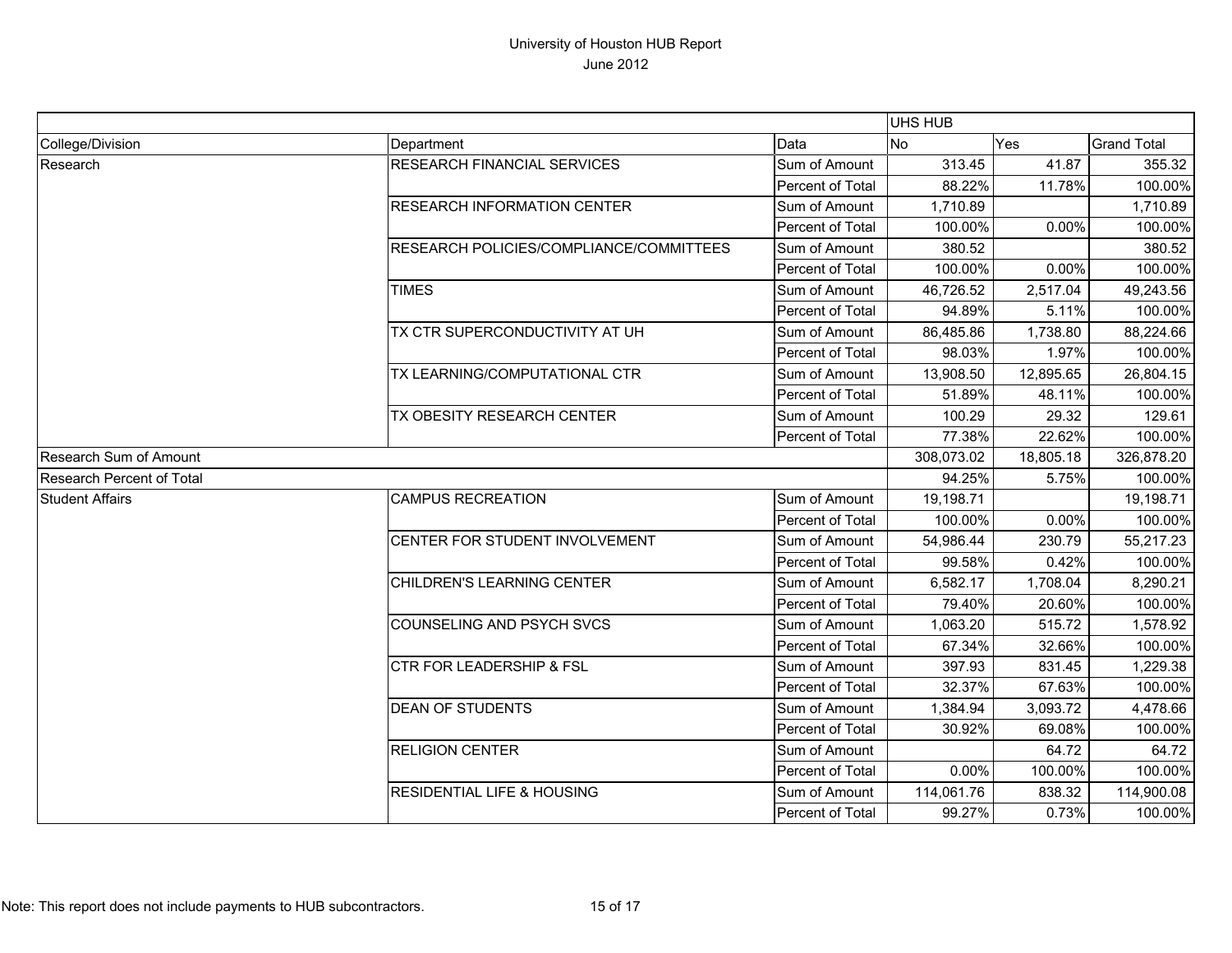|                                         |                                         |                  | UHS HUB   |            |                    |
|-----------------------------------------|-----------------------------------------|------------------|-----------|------------|--------------------|
| College/Division                        | Department                              | Data             | No<br>Yes |            | <b>Grand Total</b> |
| <b>Student Affairs</b>                  | STUDENT AFFAIRS                         | Sum of Amount    | 3,334.11  | 3,919.01   | 7,253.12           |
|                                         |                                         | Percent of Total | 45.97%    | 54.03%     | 100.00%            |
|                                         | <b>STUDENT HEALTH CENTER</b>            | Sum of Amount    | 10,212.40 | 9,021.32   | 19,233.72          |
|                                         |                                         | Percent of Total | 53.10%    | 46.90%     | 100.00%            |
|                                         | <b>STUDENT PUBLICATIONS</b>             | Sum of Amount    | 2,751.58  | (285.15)   | 2,466.43           |
|                                         |                                         | Percent of Total | 111.56%   | $-11.56%$  | 100.00%            |
|                                         | UNIVERSITY CAREER SERVICES              | Sum of Amount    | 775.71    | 1,809.28   | 2,584.99           |
|                                         |                                         | Percent of Total | 30.01%    | 69.99%     | 100.00%            |
|                                         | UNIVERSITY CENTER                       | Sum of Amount    | 8,565.85  | 2,400.95   | 10,966.80          |
|                                         |                                         | Percent of Total | 78.11%    | 21.89%     | 100.00%            |
| <b>Student Affairs Sum of Amount</b>    |                                         | 223,314.80       | 24,148.17 | 247,462.97 |                    |
| <b>Student Affairs Percent of Total</b> |                                         |                  | 90.24%    | 9.76%      | 100.00%            |
| Technology                              | CENTER FOR APPLIED TECHNOLOGY           | Sum of Amount    | 830.10    |            | 830.10             |
|                                         |                                         | Percent of Total | 100.00%   | 0.00%      | 100.00%            |
|                                         | CENTER FOR FUTURE OF HEALTH             | Sum of Amount    | 19.64     |            | 19.64              |
|                                         |                                         | Percent of Total | 100.00%   | 0.00%      | 100.00%            |
|                                         | CENTER FOR TECHNOLOGY LITERACY          | Sum of Amount    | 558.00    | 426.51     | 984.51             |
|                                         |                                         | Percent of Total | 56.68%    | 43.32%     | 100.00%            |
|                                         | <b>CONSTRUCTION MANAGEMENT</b>          | Sum of Amount    | 285.21    | 1,017.50   | 1,302.71           |
|                                         |                                         | Percent of Total | 21.89%    | 78.11%     | 100.00%            |
|                                         | DEAN, TECHNOLOGY                        | Sum of Amount    | 14,332.84 | 8,687.87   | 23,020.71          |
|                                         |                                         | Percent of Total | 62.26%    | 37.74%     | 100.00%            |
|                                         | <b>ENGINEERING TECHNOLOGY</b>           | Sum of Amount    | 3,159.96  | 4,941.86   | 8,101.82           |
|                                         |                                         | Percent of Total | 39.00%    | 61.00%     | 100.00%            |
|                                         | HUMAN DEVELOP AND CONSUMER SCI          | Sum of Amount    | 7,927.22  | 696.03     | 8,623.25           |
|                                         |                                         | Percent of Total | 91.93%    | 8.07%      | 100.00%            |
|                                         | <b>INFORMATION &amp; LOGISTICS TECH</b> | Sum of Amount    | 1,566.41  | 436.57     | 2,002.98           |
|                                         |                                         | Percent of Total | 78.20%    | 21.80%     | 100.00%            |
|                                         | TX MANUFACTURING ASSISTANCE CTR (TMAC)  | Sum of Amount    | 312.40    |            | 312.40             |
|                                         |                                         | Percent of Total | 100.00%   | 0.00%      | 100.00%            |
| Technology Sum of Amount                |                                         | 28,991.78        | 16,206.34 | 45,198.12  |                    |
| <b>Technology Percent of Total</b>      |                                         | 64.14%           | 35.86%    | 100.00%    |                    |